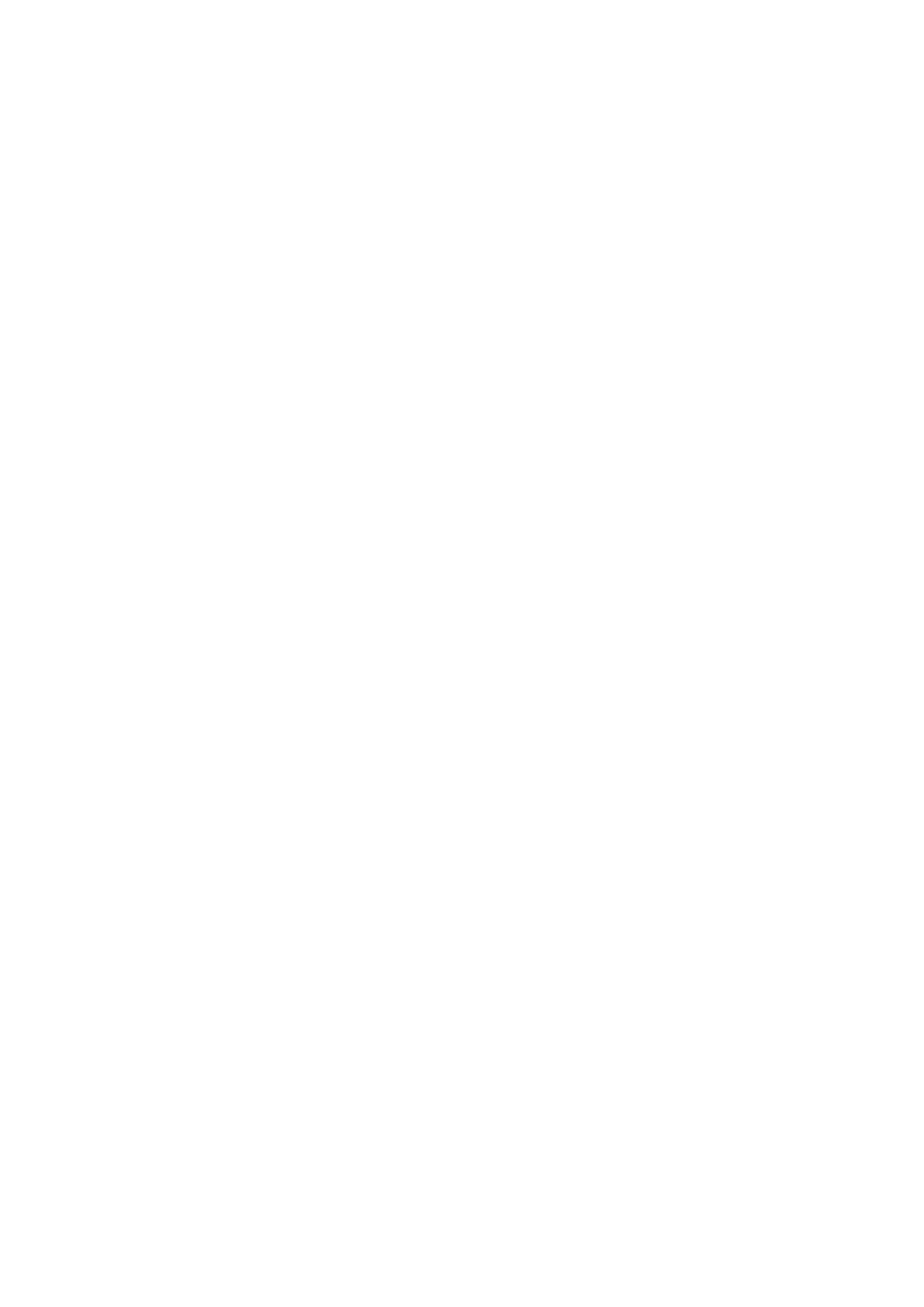You can get this document on tape, in Braille, **large print** and various computer formats if you ask us. Please contact Interpretation and Translation Service (ITS) on 0131 242 8181 and quote reference number 09267. ITS can also give information on community language translations.

You can get more copies of this document by calling 0131 529 5080.

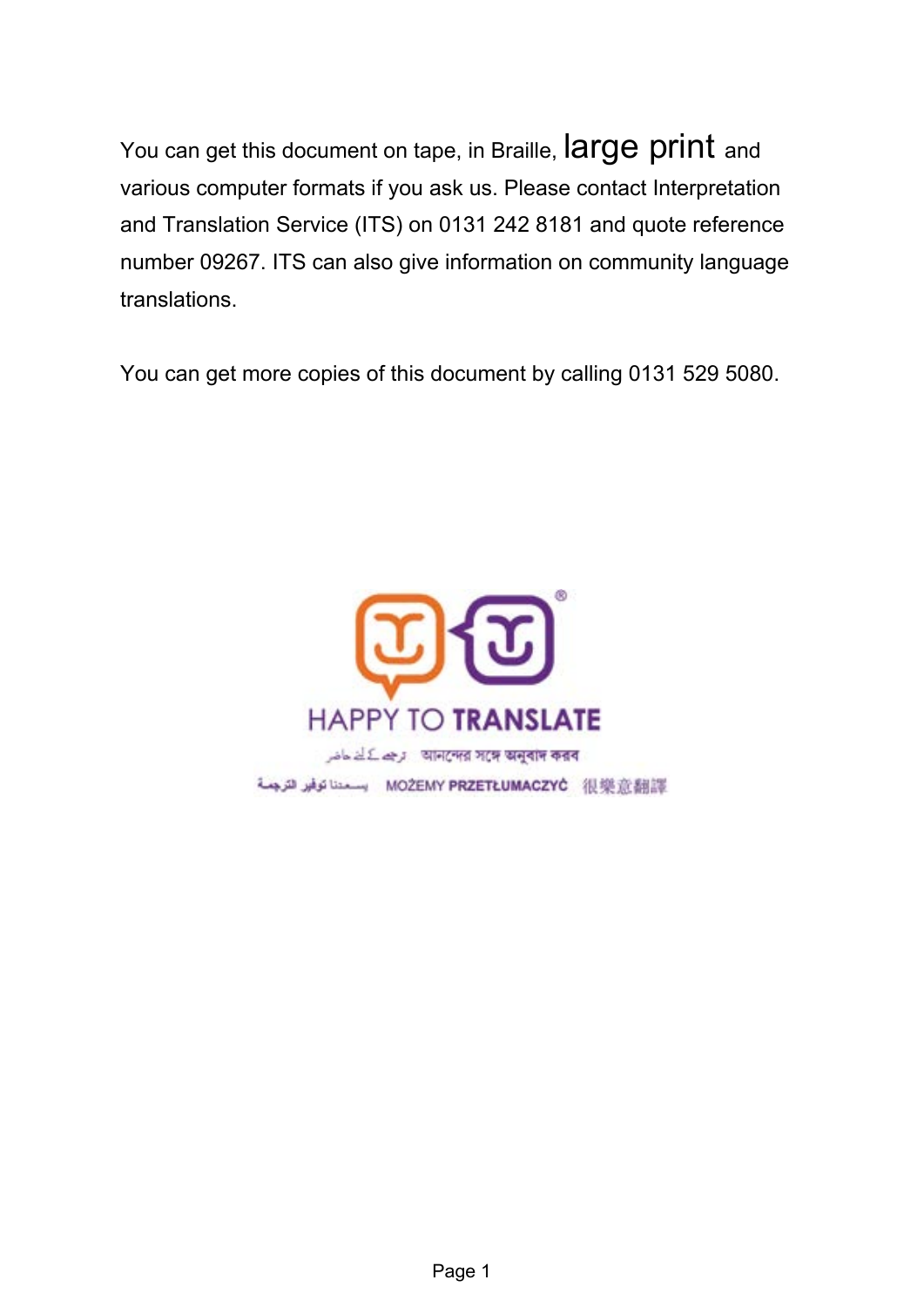#### **What is EdIndex?**

EdIndex is a simple way to apply for properties for rent from the Council and Housing Associations/Co-operatives in Edinburgh.

EdIndex is a partnership between the Council and most of the Housing Associations/Cooperatives in the city. This allows you to apply for housing with them by filling in a single application form.

There are currently 17 partner landlords and they are listed at the back of this form. The landlords have 2 different ways of letting their available homes. They do this through Choice Based Lettings or a Group plus Points System.

#### **You must register with EdIndex before you can bid for general or sheltered housing or be offered a property by any of the partner landlords.**

#### **Choice Based Letting**

Before you can bid for homes you must create a login for Housing Online. To do this visit www.edindexhousing.co.uk, click on the "Key to Choice" link and follow the instructions. You will need your EdIndex reference number and email address to create your login. Available homes are advertised weekly on a Friday at 3.30pm. You can view the available homes using the same "Key to Choice" link. You do not need to have a login to view available homes.

Bids must be placed by 3pm on a Friday. For more information on Housing Online and how to bid for homes check out the 'Frequently Asked Questions' on www.edindexhousing.co.uk.

Ark **Ark** Hillcrest Homes **Prospect** Blackwood Homes **Home Scotland** Trust Cairn Link Viewpoint Places for People (Scotland) Lister Network Channels West Granton City of Edinburgh Council Manor Estates Dunedin Canmore **Port of Leith** 

#### **Group plus Points System**

The following Housing Associations and Co-operative operate a Group plus Points System:

Hanover (Scotland) Muirhouse

This means that your application and housing needs are assessed using a different set of rules. When a property becomes available for rent, the individual landlords will contact you directly if you are at the top of their short list. Offers of housing will depend on where you are placed on the short list, your needs, the type of property and area you have selected, and the availability of empty properties for rent

#### **About the Application Form**

If you need help to complete this form, please contact one of the landlords listed at the back of this application form. Please mark all boxes with a tick  $(\sqrt{\ } )$ . You must use a pen, write in capital letters and complete the form in full.

You can apply to EdIndex for housing if you are 16 years or older. Please note, if you have come to Edinburgh from abroad it is possible that you might not be able to get Council housing. Please email edindex@edinburgh.gov.uk or call 0131 529 5080 if you would like more information.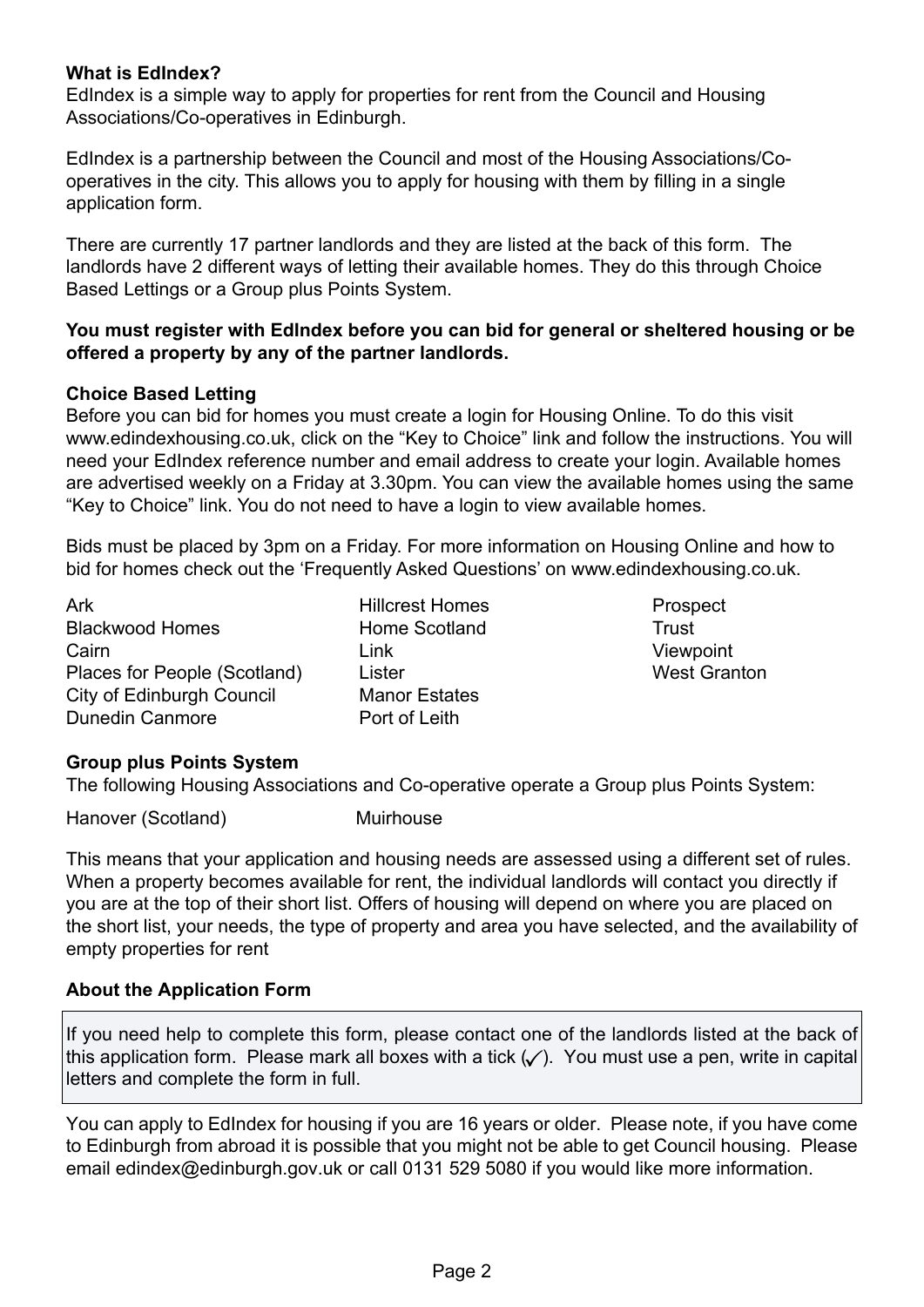Information from your application form will be placed on a register of applicants. All the partner landlords will have access to this. If you are eligible for housing with the partner landlords, your application will be assessed according to each landlord's allocation rules.

## **Confidentiality**

The information you provide to EdIndex will be used to:

| Decide if you are eligible for housing with the partner landlords                                                                                                               |
|---------------------------------------------------------------------------------------------------------------------------------------------------------------------------------|
| Assess your housing needs and current housing circumstances                                                                                                                     |
| Enable the partner landlords to match your needs and preferences with available empty<br>homes                                                                                  |
| Enable partner landlords to decide if a particular empty home will be offered to you                                                                                            |
| Enable monitoring and provide statistical information as required                                                                                                               |
| Refer you for any housing or services that might meet your needs – we may contact you<br>to discuss this.                                                                       |
| Investigate and consider appropriate action with regard to antisocial behaviour; this<br>information may be shared with the City of Edinburgh Council's Community Safety Teams. |
| Consider qualifying occupiers, succession rights and investigation of tenancy matters                                                                                           |

The City of Edinburgh Council manages EdIndex on behalf of all the partner landlords. To provide services to you we need to collect your personal data. The City of Edinburgh Council's Privacy Notice explains how we do this and why. The Privacy Notice is available on the Council's website at www.edinburgh.gov.uk or if you would like a hard copy, please contact the team by sending an email to edindex@edinburgh.gov.uk , or call us on 0131 529 5080. We have a duty to comply with the Housing (Scotland) Act and other similar legislation, which places obligations on the Council to process your data. This means that we may share information provided to us through EdIndex with other organisations and authorities. In line with the General Data Protection Regulation 2018, we will only share your information when it is legal and reasonable to do so.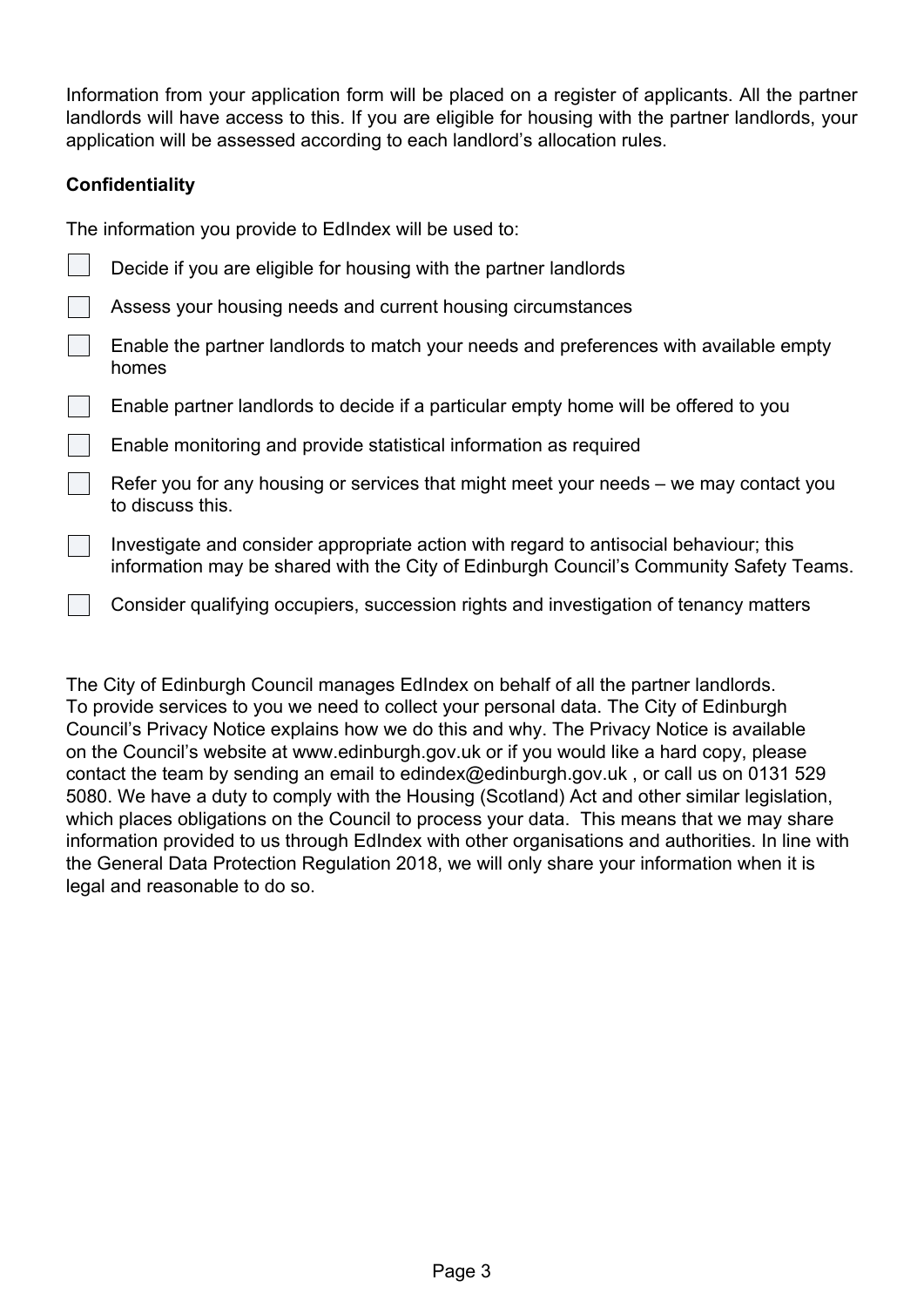## **1. About you**

If we contact or visit you, do we need an interpreter or someone to help with communication?

If yes, what language or other help do you require?

If you are applying jointly please complete both sections.

If you provide an email address, we will use this to send acknowledgement that your application has been processed. **Please write in block capitals.**

|                                         | <b>Applicant</b> | <b>Joint Applicant</b> |
|-----------------------------------------|------------------|------------------------|
| <b>Title</b>                            |                  |                        |
| <b>First Name</b>                       |                  |                        |
| Last Name                               |                  |                        |
| Maiden Name                             |                  |                        |
| <b>Present Address</b><br>and Post code |                  |                        |
| Date of Birth                           |                  |                        |
| <b>Email Address</b>                    |                  |                        |
| Contact Telephone. No                   |                  |                        |
| Mobile Telephone. No                    |                  |                        |
| Relationship to Applicant               |                  |                        |

If you want your post sent to a different address or someone else to act on your behalf please provide details below.

Do you want:  $\Box$  Your post sent to a different address

Someone else to act on your behalf

Contact name & address

Telephone Number

Email

If you decide at a later date that you would like someone else to deal with your application, you must inform EdIndex in writing, giving this person permission to act on your behalf.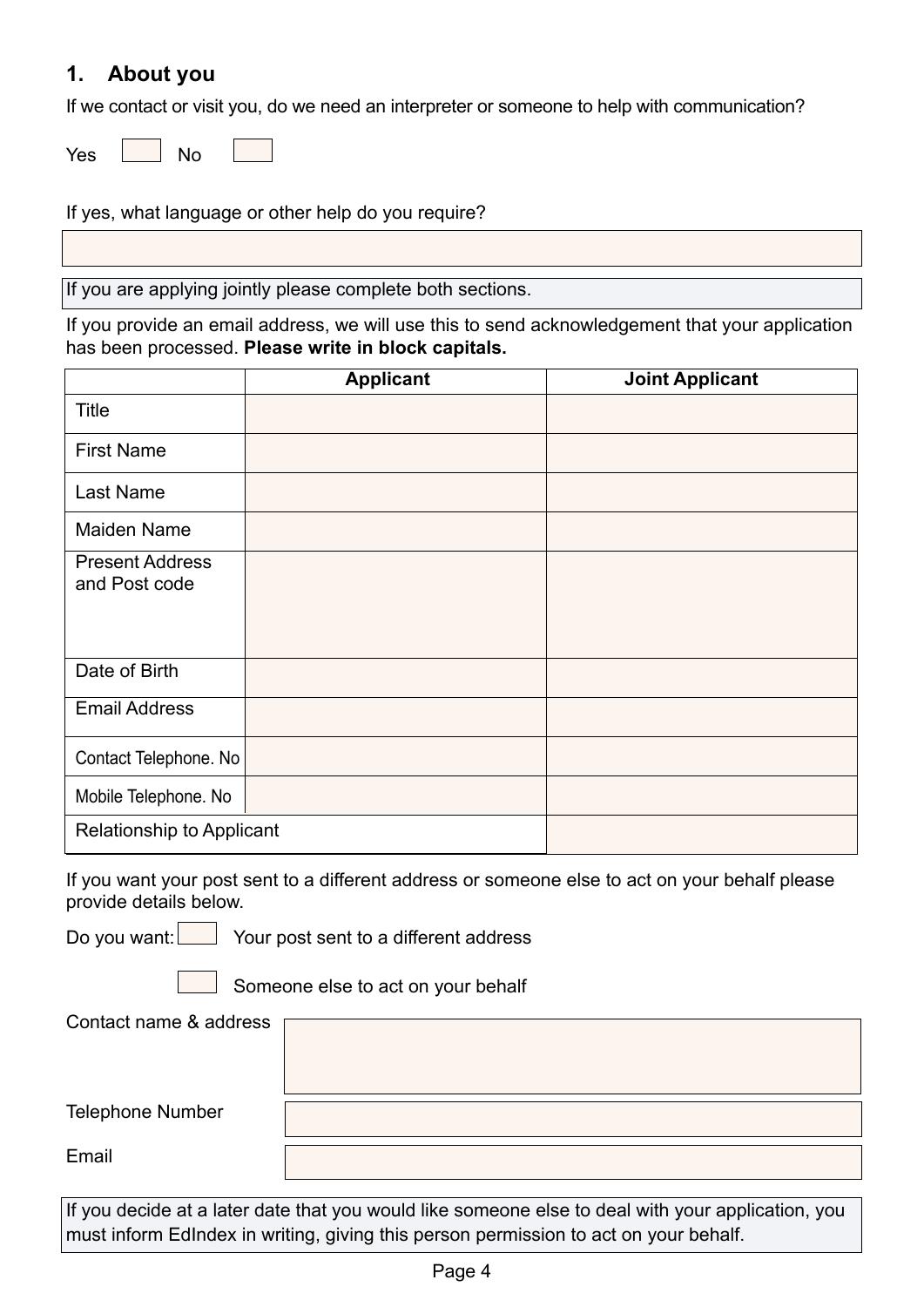It is important for us to decide if you are eligible for Council or Housing Association. If you are a refugee seeking asylum in UK you must answer Q2.

**2. Under the Housing (Scotland) Act 2014, the Asylum and Immigration Act 2004, and the Immigration (EEA) Regulations 2015, local authorities are required to establish whether a person qualifies for public assistance including housing.**

| (If ticked go to Q3)<br>UK resident                                                                                                                                                                                                                                                                                                                                                                                                                                                                                                                                                                                 |     |  |           |  |
|---------------------------------------------------------------------------------------------------------------------------------------------------------------------------------------------------------------------------------------------------------------------------------------------------------------------------------------------------------------------------------------------------------------------------------------------------------------------------------------------------------------------------------------------------------------------------------------------------------------------|-----|--|-----------|--|
| Do you have indefinite leave to remain in the UK?                                                                                                                                                                                                                                                                                                                                                                                                                                                                                                                                                                   | Yes |  | <b>No</b> |  |
| Do you have limited leave to remain in the UK?                                                                                                                                                                                                                                                                                                                                                                                                                                                                                                                                                                      | Yes |  | <b>No</b> |  |
| Do you have refugee status in the UK?                                                                                                                                                                                                                                                                                                                                                                                                                                                                                                                                                                               | Yes |  | <b>No</b> |  |
| Do you have humanitarian or discretionary leave to remain?                                                                                                                                                                                                                                                                                                                                                                                                                                                                                                                                                          | Yes |  | <b>No</b> |  |
| Do you have any restrictions on your recourse to public funds?                                                                                                                                                                                                                                                                                                                                                                                                                                                                                                                                                      | Yes |  | <b>No</b> |  |
| <b>No</b><br>Are you a national of one of the following EEA countries: (Austria,<br>Yes<br>Belgium, Bulgaria, Croatia, Cyprus, Czech Republic, Denmark, Estonia,<br>Finland, France, Germany, Greece, Hungary, Iceland, Ireland, Italy, Latvia, Lithuania,<br>Liechtenstein, Luxembourg, Malta, Netherlands, Norway, Poland, Portugal,<br>Romania, Slovakia, Slovenia, Spain, Sweden or Switzerland) and a qualified person<br>i.e. a worker, self employed, job seeker or student?<br><b>No</b><br>Are you the spouse or civil partner of a qualified person from one<br>Yes<br>of the above listed EEA countries? |     |  |           |  |
| You must answer Q3 and Q4 if you have had any action taken against you for anti-social<br>behaviour or if you are required to register under the Sexual Offences Act 2003. If you do not<br>inform us you may lose the home that has been allocated to you.                                                                                                                                                                                                                                                                                                                                                         |     |  |           |  |

**3. Has anyone ever taken action against you or anyone on your application for antisocial behaviour?**

| Yes<br>No                                               |  |
|---------------------------------------------------------|--|
| If yes, please give full name of person(s)              |  |
| Yes, court action was taken                             |  |
| Yes, Antisocial Behaviour Order granted                 |  |
| Yes, less formal action taken such as a written warning |  |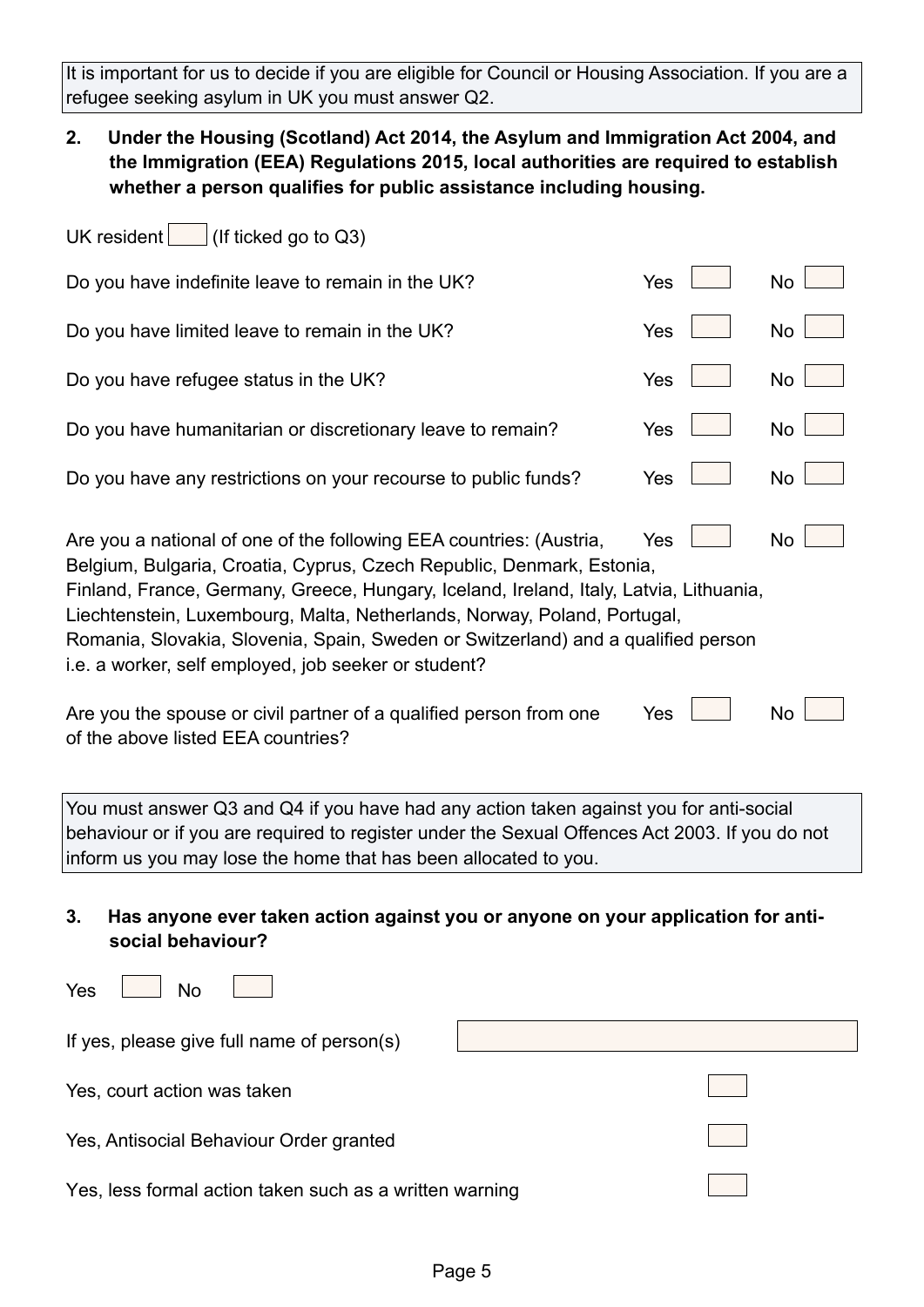## **4. Are you or anyone on your application required to register with the Police under the Sexual Offences Act 2003?**

**Yes** 

| ۰,<br>$-$ |  |
|-----------|--|
|           |  |

If yes, please give full name of person(s)

## **5. Have you left the UK Regular Armed Forces within the last 3 years** Yes  $\Box$  No

If you have left the UK Regular Armed Forces within the last 3 years your application may be backdated to the date you entered the armed forces. You must provide written evidence of your enlistment date and the date you left before we can backdate your time.

#### **6. Who else will be moving with you? (the members of your household)**

Please give the names of all the people who will live with you when you are re-housed, including children who stay under access arrangements and people who do not currently live with you but will when you move. We will only be able to add people to your application where a date of birth and relationship are provided.

| <b>First Name</b> | <b>Last Name</b> | <b>Relationship</b><br>to you | Date of<br><b>Birth</b> | <b>Sex</b><br>(M/F) | Do they live<br>with you now<br>(Y/N) | <b>Child</b><br><b>Access</b><br>(Y/N) |
|-------------------|------------------|-------------------------------|-------------------------|---------------------|---------------------------------------|----------------------------------------|
|                   |                  |                               |                         |                     |                                       |                                        |
|                   |                  |                               |                         |                     |                                       |                                        |
|                   |                  |                               |                         |                     |                                       |                                        |
|                   |                  |                               |                         |                     |                                       |                                        |
|                   |                  |                               |                         |                     |                                       |                                        |

If you have children on access you must provide further details at Q23.

#### **7. If anyone on your application is pregnant what is their name and when is the baby due?**

Name Name  $\vert$  Date baby due

Once the baby is born you must provide details of its name and date of birth to EdIndex.

- **8. Have you or the person you are applying with rented a home from any Council, Housing Association, Co-operative or Private Sector Leasing Scheme in or outside Edinburgh in the past?**
- $N<sub>0</sub>$  Note: if you have rented a property in the past and you do not tell us,

your application may be cancelled or you may lose any home allocated to you

Yes  $\Box$  Please provide details below of your previous address(es) in the past 5 years

#### **Do not include your current tenancy**

| Landlord's Name |  |
|-----------------|--|
| Tenancy Address |  |
|                 |  |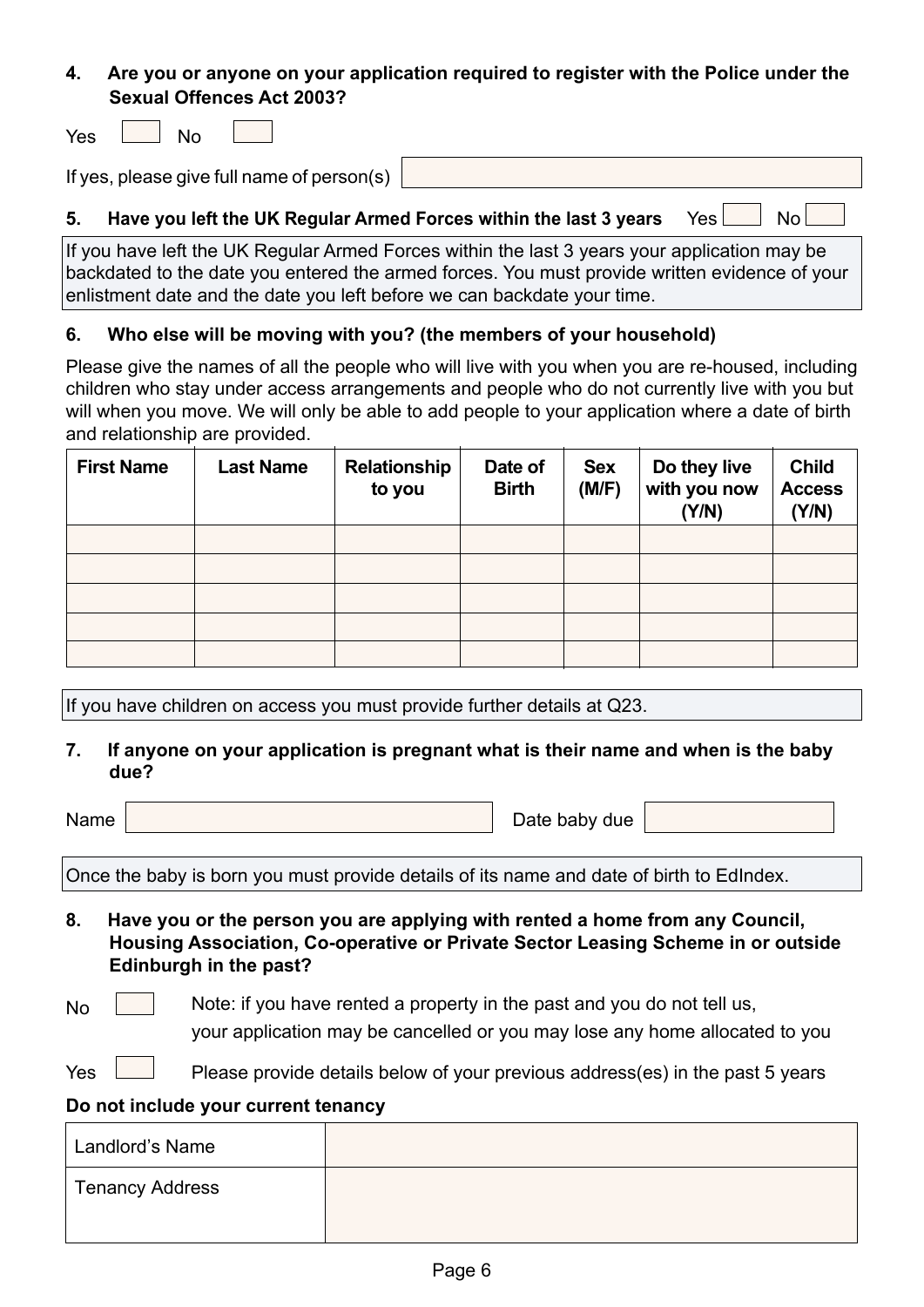| Name the tenancy was held in   |  |
|--------------------------------|--|
| Dates tenancy held from $-$ to |  |
| Reason for leaving             |  |
| Landlord's Name                |  |
| <b>Tenancy Address</b>         |  |
|                                |  |
|                                |  |
| Name the tenancy was held in   |  |
| Tenancy held from $-$ to       |  |
| Reason for leaving             |  |

In some cases the partner landlords will seek information about your current or previous tenancies from the landlord before offering you a house. Please continue on a separate sheet if you need to.

#### **9. Where do you currently stay? - (You must tick one)**

#### **Mover**

- Council property (you must be the tenant/joint tenant)
- Housing Association/Co-operative property (you must be the tenant/joint tenant)
- Shared Ownership/Shared Equity property (you must be the owner/joint owner)
- Property that comes with your job
	- Own your property (with or without mortgage)

#### **Starter**

Property rented from a Private Landlord/ Housing Association Mid Market Rent – (you

must be the tenant/joint tenant)

Parents/Relatives/Friends

- Private Sector Leasing Scheme (PSL)
- Council Temporary Accommodation
- Prison
- Hostel
	- Bed & Breakfast
- Hospital
	- Residential Care/Supported Accommodation
- Student Accommodation
- Sleeping Rough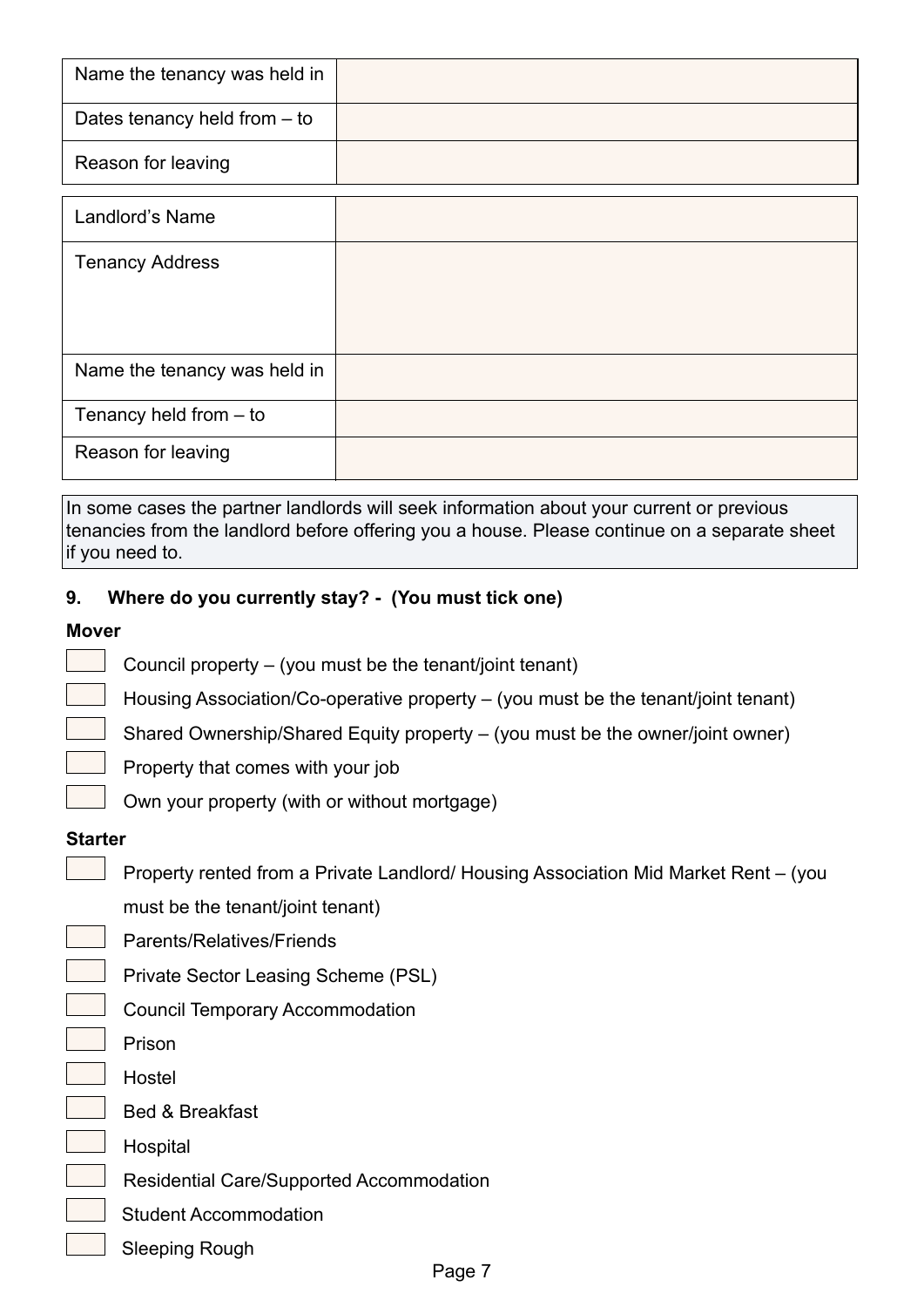If you rent your current home, please give us your landlord's name and address:

|     | If you are homeless or about to become homeless you can contact one of the Council offices at<br>the back of this form.                                                         |  |  |
|-----|---------------------------------------------------------------------------------------------------------------------------------------------------------------------------------|--|--|
| 10. | How many bedrooms does the property you stay at have?                                                                                                                           |  |  |
|     | How many bedrooms do you and anyone who is moving with                                                                                                                          |  |  |
|     | you have the use of?                                                                                                                                                            |  |  |
| 11. | If you live in a flat or maisonette, what level is your home on?                                                                                                                |  |  |
|     | 1st Floor<br>3rd Floor<br><b>Basement</b><br>5th Floor or higher<br>2nd Floor<br>Ground<br>4th Floor                                                                            |  |  |
|     | <b>No</b><br>Do you have access to a lift?<br><b>Yes</b>                                                                                                                        |  |  |
| 12. | What date (dd/mm/yyyy)                                                                                                                                                          |  |  |
|     | did you move into your current property?<br>If you are a 'Mover' you must provide the date that you moved into your property so your<br>application can be assessed accurately. |  |  |
| 13. | Have you been asked to leave your current property?                                                                                                                             |  |  |
|     | Yes<br>No                                                                                                                                                                       |  |  |
|     | If yes, what date are you expected to leave?                                                                                                                                    |  |  |
|     | Please provide written evidence <i>i.e.</i> Notice to Quit/Court Order.                                                                                                         |  |  |
| 14. | Do you have the following in your current property?                                                                                                                             |  |  |
|     | Inside toilet<br>Yes<br><b>No</b>                                                                                                                                               |  |  |
|     | Cooking facilities<br><b>No</b><br>Yes                                                                                                                                          |  |  |
|     | Bathroom/shower-room<br><b>No</b><br>Yes                                                                                                                                        |  |  |
|     | <b>No</b><br>Yes<br><b>Full central heating</b>                                                                                                                                 |  |  |

#### **15. Does your property**

| Have major dampness? | $Yes \Box$   | No ' |  |
|----------------------|--------------|------|--|
| Need major repairs?  | $Yes$ $\Box$ | No   |  |

# **16. Has your property been assessed by the Council as Below Tolerable Standard?**

 $Yes \frown \neg No \frown$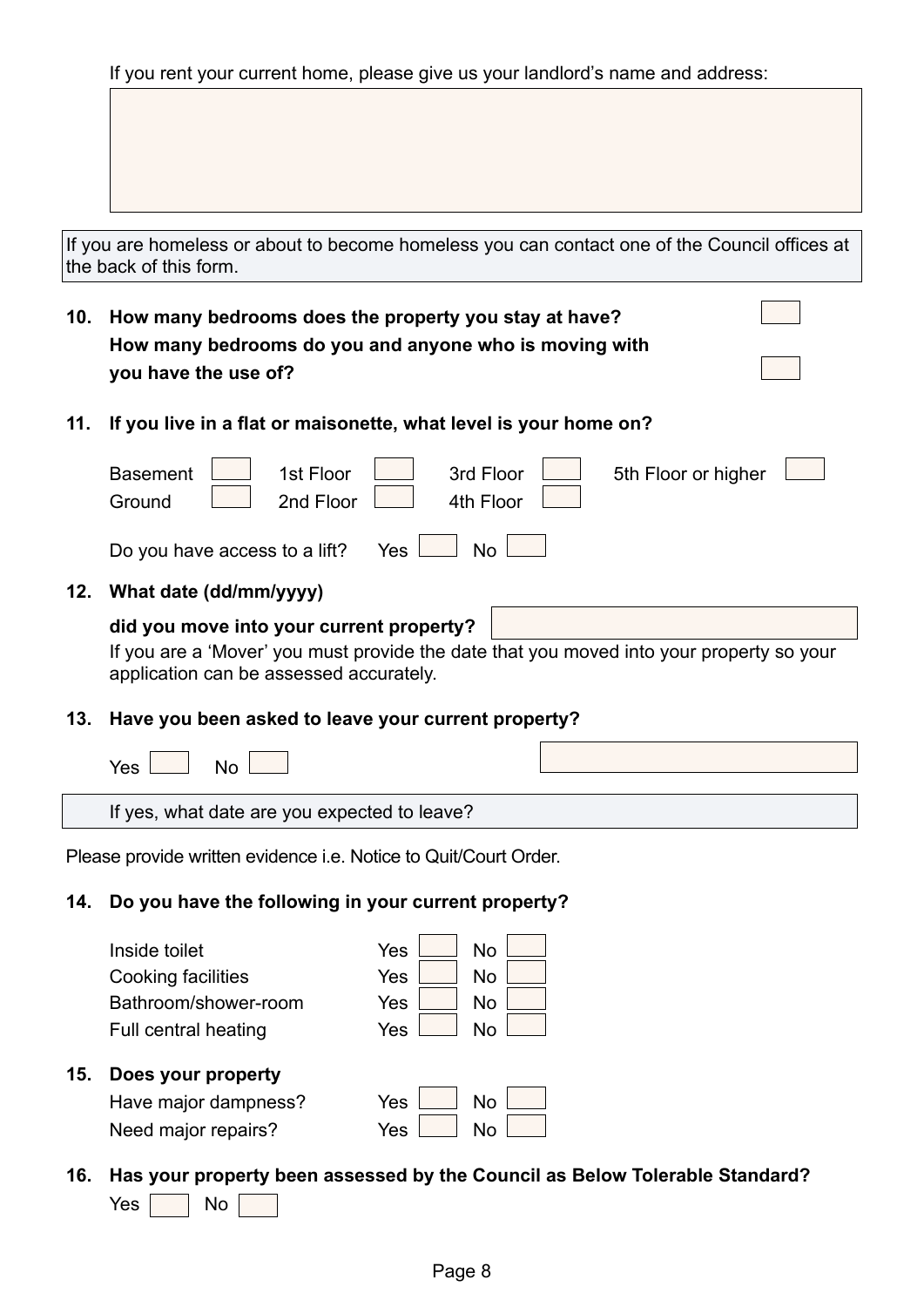## **17. Has Environmental Health or any other organisation:**

| Tested your water and found it unsafe?                     | $Yes$ $No$ $\Box$         |
|------------------------------------------------------------|---------------------------|
| Tested your drainage and found it inadequate?              | $Yes \mid No \mid$        |
| Tested your property and found rising or penetrating damp? | $Yes \quad No \quad \Box$ |

If you have answered yes to Q16 or Q17 please provide a copy of the assessment.

#### **18. Why do you want to move?**

#### **Housing You Want**

**General Housing** – housing designed for people (single, couples or families) where no special support or design is required.

**Sheltered Housing** – Small cottages or flats supplied with 24/7 alarm systems, grouped together to provide a protected environment. Support can be provided where required. Some have communal facilities such as community rooms, laundries or guest rooms.

**Very Sheltered Housing** – as above, with enhanced scheme management by staff, including provision of a meal service.

**Amenity Housing** – housing designed to meet the needs of older or disabled people with features such as handrails, conveniently located switches and sockets. There is no resident warden service, however, it may be linked to a 24-hour emergency alarm call service.

Within each of the types of housing a property may be suitable for wheelchair use or adapted for someone with a disability. If you require this type of property please answer Q41-Q51 in the Health & Mobility sections on the form.

| 19. | What type(s) of housing would you like?                                                                               |
|-----|-----------------------------------------------------------------------------------------------------------------------|
|     | <b>General Housing</b><br><b>Sheltered Housing</b><br><b>Amenity Housing</b><br><b>Sheltered Housing with Support</b> |
| 20. | What type(s) of property would you accept?                                                                            |
|     | Four in a block<br>Flat<br>House<br>Maisonette                                                                        |
| 21. | What is the highest floor level you would accept?                                                                     |
|     | Without a lift<br>With a lift<br>(please state floor level)                                                           |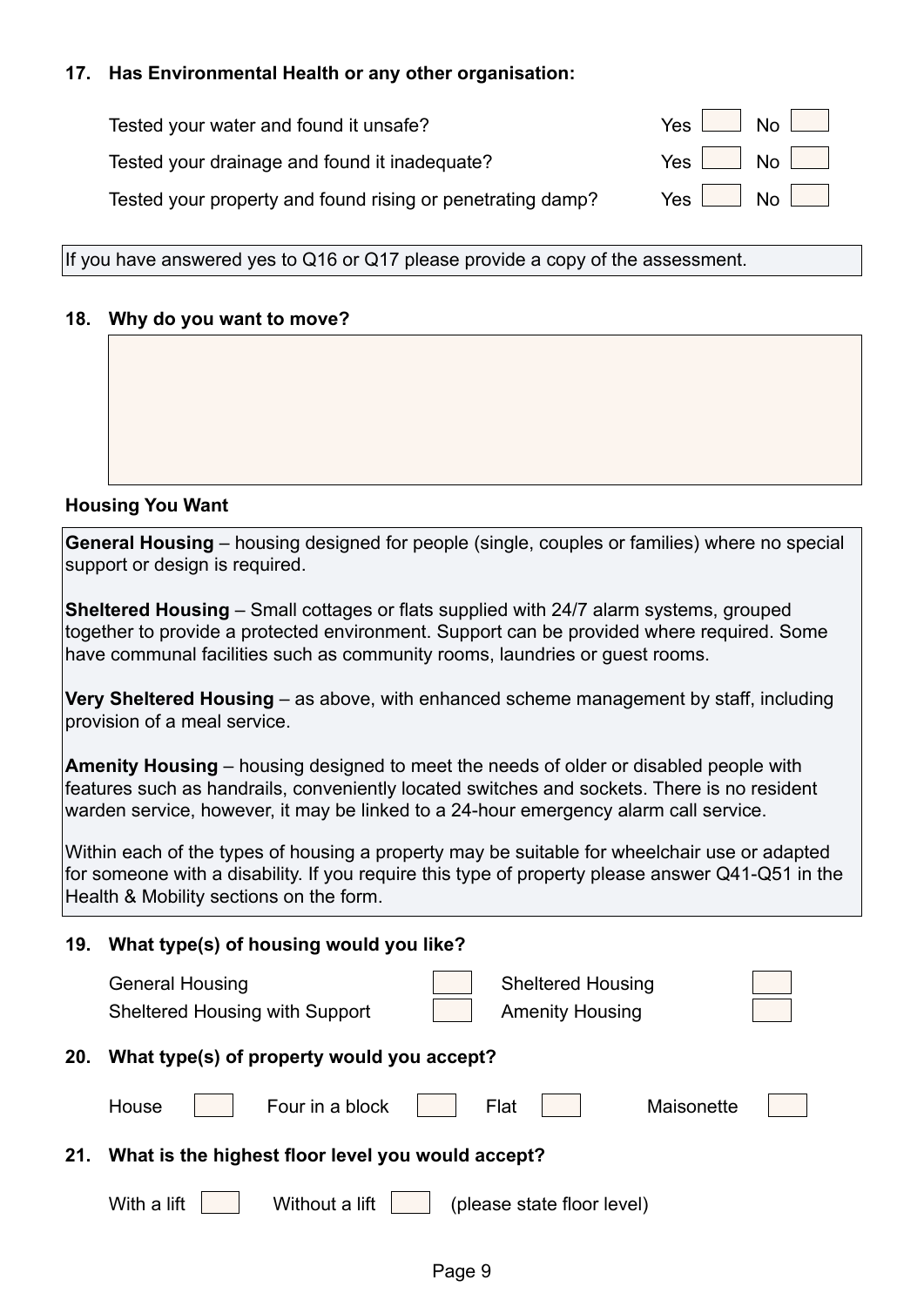## **22. What size(s) of property would you consider?**

| Studio/bedsit | 2 bedroom | 4 bedroom  |  |
|---------------|-----------|------------|--|
| bedroom       | 3 bedroom | 5+ bedroom |  |

Some landlords will only allow a certain house size depending on how many people are included on your application.

## **23. If this includes an extra bedroom please provide details below.**

|                     | 29. – II (III) IIIGIUGS AII GAUA DEUIVOIII PIGASE PIUVIUG UGIAIIS DEIUW.                                                |
|---------------------|-------------------------------------------------------------------------------------------------------------------------|
| Health reasons      | If you need an extra bedroom for health reasons you must provide details of<br>the reason why in the box below          |
| Support             | If you need an extra bedroom for support you must confirm how often<br>support is provided in the box below             |
| Child access visits | If you need an extra bedroom for child access visits you must confirm how<br>many days you have access in the box below |
|                     | Please provide as much detail as possible as the rules on an extra bedroom vary between landlords                       |
|                     |                                                                                                                         |
|                     |                                                                                                                         |
|                     |                                                                                                                         |
|                     |                                                                                                                         |

- **24. Are you aged 25 or under and a care leaver with the City of Edinburgh Council?**
	- $Yes \mid$  No  $\mid$

 $No$ 

**25. Are you a registered Foster or Kinship Carer with the City of Edinburgh Council?**

| If you wish to be considered for additional bedrooms to accommodate a foster child/children you |
|-------------------------------------------------------------------------------------------------|
| must provide a letter from your City of Edinburgh Council Social Worker.                        |

**26. The following landlords use a Group plus Points System (see page 2) and do not advertise their properties. They only have properties in the areas shown below, so if you wish to be considered for these properties please tick the relevant area(s). If you do not tick any of the areas below you will not be considered for housing with these landlords.**

#### **Hanover (Scotland) Housing Association - Sheltered Housing**

| Grange        | Veitch's Square |  |
|---------------|-----------------|--|
| Juniper Green |                 |  |
|               |                 |  |

#### **Muirhouse Housing Association - General Housing**

| Drylaw (including Telford) |  |
|----------------------------|--|
| Muirhouse                  |  |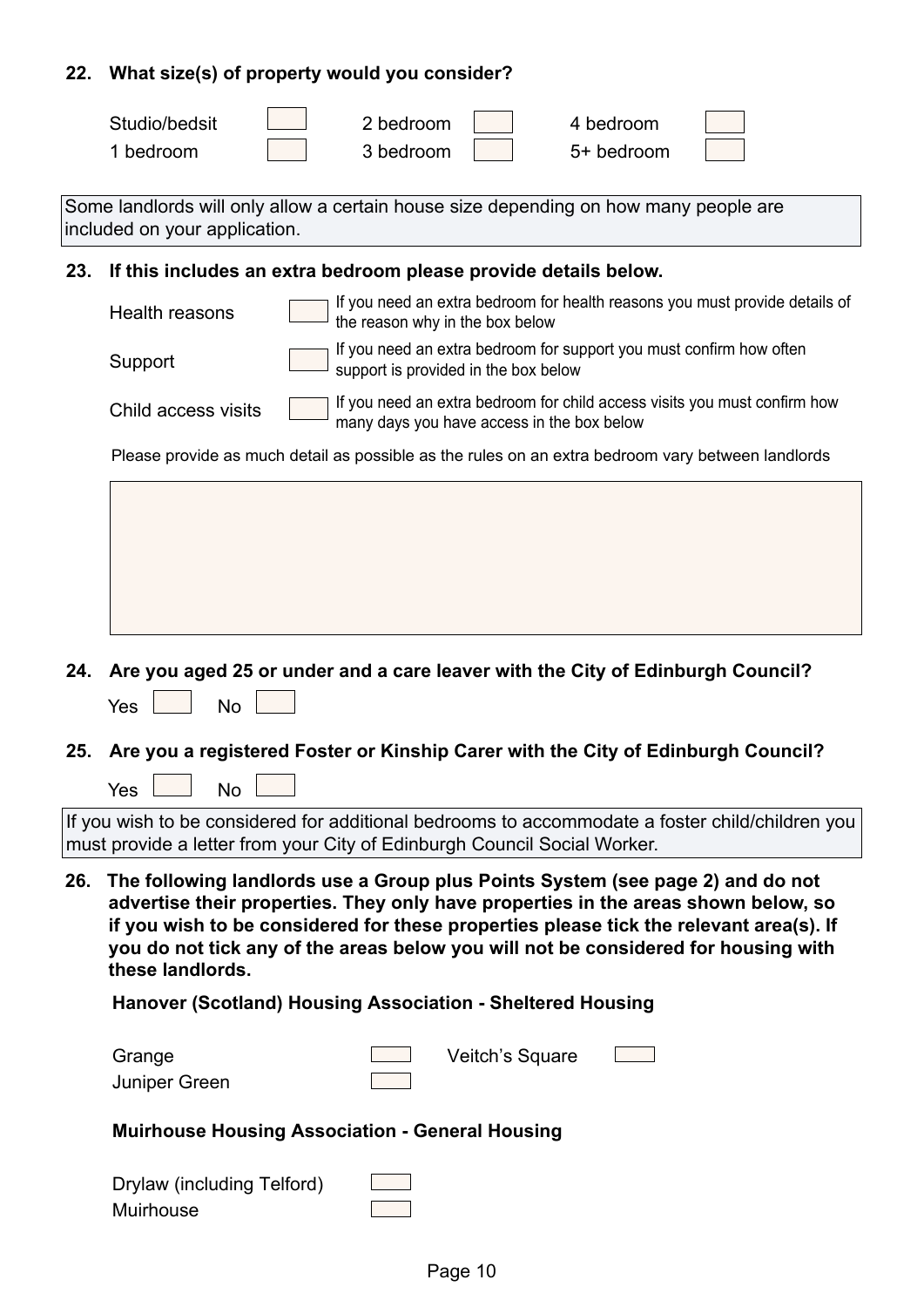Q27 and Q28 are for monitoring purposes only and will not be used when assessing your application.

## **27. How would you describe your household's ethnic group?**

|     | <b>White</b><br>Scottish<br><b>Other British</b><br><b>Irish</b>                       | Polish<br>Any other white background<br>Please specify and the property              |  |
|-----|----------------------------------------------------------------------------------------|--------------------------------------------------------------------------------------|--|
|     | Asian, Asian Scottish or Asian British                                                 |                                                                                      |  |
|     | Bangladeshi<br>Chinese                                                                 | Indian<br>Pakistani<br>Any other Asian background<br>Please specify and the property |  |
|     | <b>Black, Black Scottish or Black British</b>                                          |                                                                                      |  |
|     | African                                                                                | Caribbean<br>Any other black background                                              |  |
|     | <b>Mixed/Other Mixed Background</b>                                                    | Please specify <b>Exercise 2018</b>                                                  |  |
|     | <b>Other Ethnic Background</b><br>Arab, Arab Scottish, Arab British<br>Gypsy/traveller | Any other Ethnic background<br>Please specify and the property                       |  |
| 28. | Do you or anyone on your application consider yourself to be disabled?                 |                                                                                      |  |
|     | No<br>Yes                                                                              |                                                                                      |  |

#### **Committee and Staff Connections**

**29. Please tell us if you, or any person included in your application is or has been in the past 12 months:**

| Employed by the Council or any of the EdIndex landlords                                                | Yes        | N <sub>0</sub> |
|--------------------------------------------------------------------------------------------------------|------------|----------------|
| Is related to or friends with a member of staff working within the<br>Council                          | Yes        | No             |
| Is related to or friends with a Housing Association/Co-operative<br>employee or Committee/Board member | <b>Yes</b> | No             |
| Is related to an Edinburgh Councillor                                                                  | Yes        | $N_{\Omega}$   |

## **If you have answered YES to any of the above please provide details in the box below.**

| <b>Their Name</b> | Relationship to You | Organisation | Position |
|-------------------|---------------------|--------------|----------|
|                   |                     |              |          |
|                   |                     |              |          |
|                   |                     |              |          |
|                   |                     |              |          |
|                   |                     |              |          |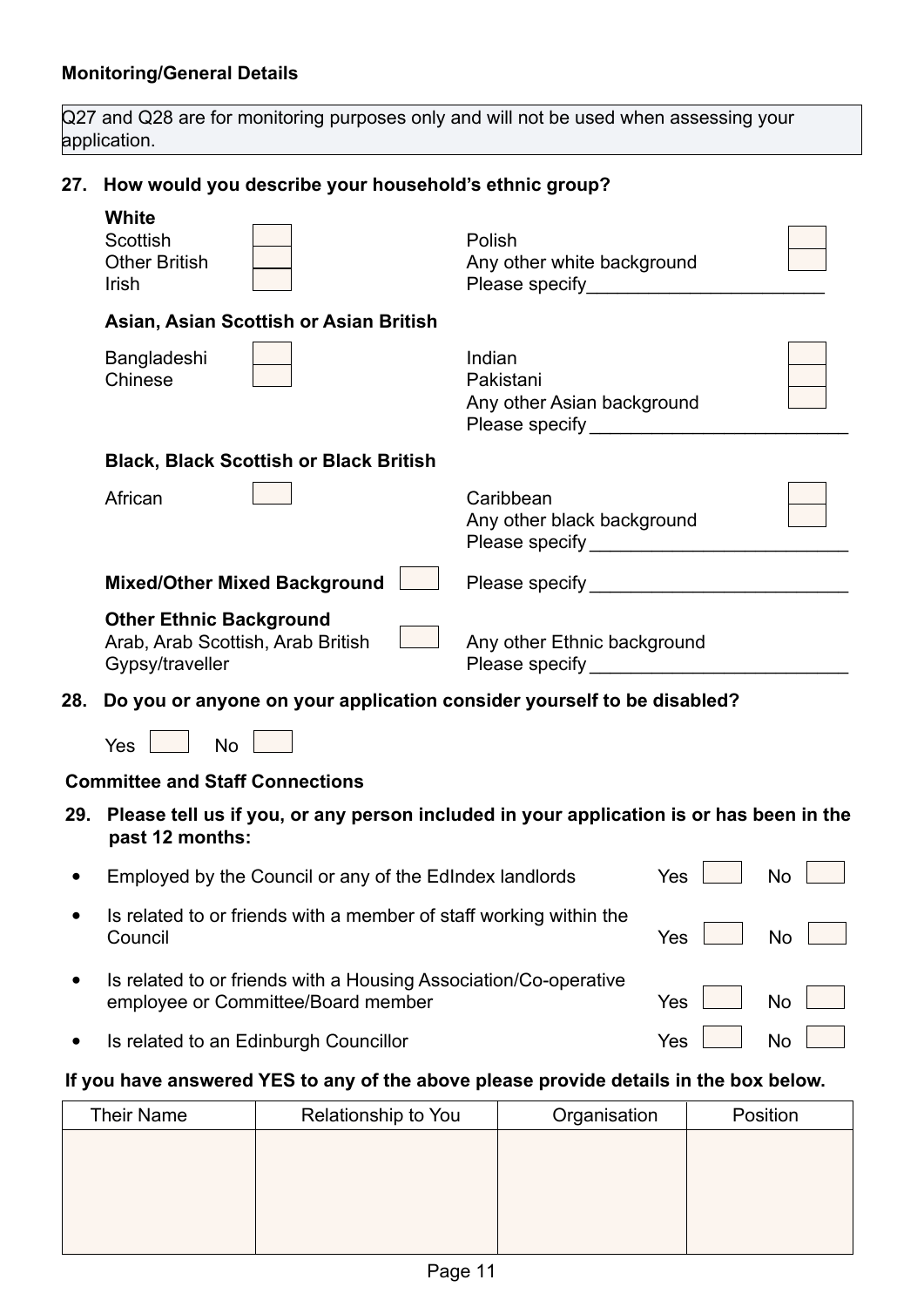If your reason for moving is one or more of the following please complete the relevant section(s). If they do not apply to you please go to page 16 and sign the application form

- Harassment and Abuse
- Support Needs
- Economic/Social Needs
- Health Needs
- **Mobility Needs**

#### Harassment and Abuse

Only answer Q30-Q33 if you or anyone on your application are suffering from harassment/ abuse in your current property. You should contact your landlord or nearest Council office if you are suffering from harassment. If you are suffering from abuse you should contact Social Care Direct on 0131 200 2324. Someone will speak to you in confidence.

| 30.     | Are you suffering from?                                                                                                                                              |
|---------|----------------------------------------------------------------------------------------------------------------------------------------------------------------------|
|         | Repeated break-ins<br>Domestic abuse/physical assault<br>Harassment (e.g. disturbance, threatening behaviour)<br>Antisocial behaviour (e.g. noise/vandalism)         |
| 31.     | Who is causing the problem?                                                                                                                                          |
|         | Someone who lives with you<br>Your neighbour<br>You don't know the person<br>Someone who visits your property                                                        |
| 32.     | How frequently does it happen?                                                                                                                                       |
|         | Regularly<br>Occasionally                                                                                                                                            |
| 33.     | Have you reported any of the incidents?                                                                                                                              |
|         | Yes<br>No                                                                                                                                                            |
|         | If yes, who did you report it to                                                                                                                                     |
|         |                                                                                                                                                                      |
| Support | Only answer Q34-38 if you or anyone on your application needs to move to get support.                                                                                |
| 34.     | If you currently get care or support from any organisation for example Health and<br>Social Care, Housing Support, health agency, voluntary organisation etc. please |

**provide details below.**

| Name |                          | Tel. no. |  |
|------|--------------------------|----------|--|
|      | Organisation and Address |          |  |
|      |                          |          |  |
|      |                          |          |  |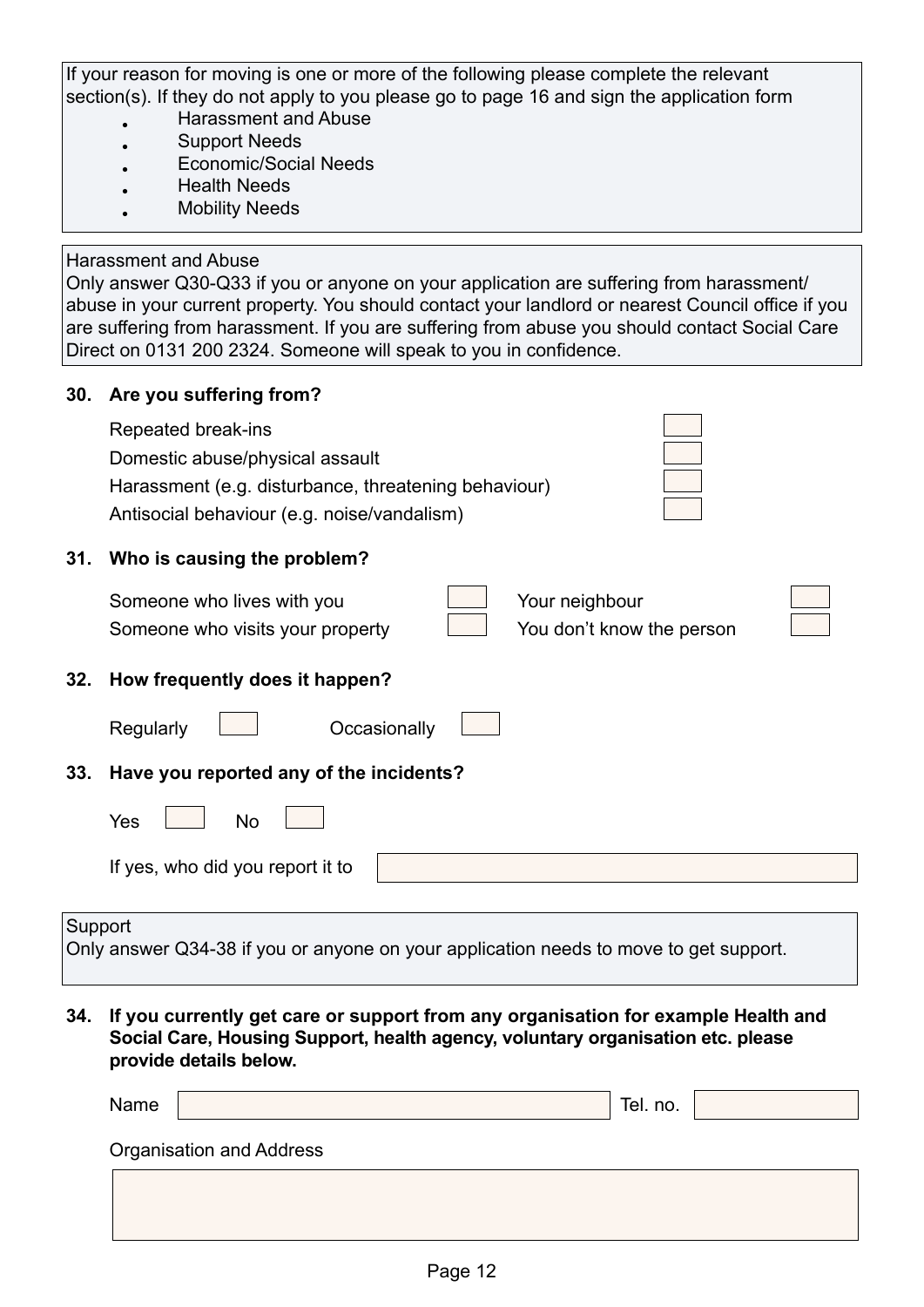## **35. What type of support do you get?**

|     | Shopping<br><b>Emotional Support</b><br><b>General Support</b>                                                                         |  |  |  |
|-----|----------------------------------------------------------------------------------------------------------------------------------------|--|--|--|
|     | How often is the support needed?                                                                                                       |  |  |  |
|     | Weekly<br>Monthly<br>Daily                                                                                                             |  |  |  |
| 36. | If you have care needs and do not currently get support which of the following can<br>you do yourself?                                 |  |  |  |
|     | Yes<br><b>No</b><br><b>Prepare Meals</b>                                                                                               |  |  |  |
|     | Yes<br><b>No</b><br>Eating                                                                                                             |  |  |  |
|     | Yes<br><b>No</b><br>Get on and off the toilet                                                                                          |  |  |  |
|     | Yes<br><b>No</b><br>Get in and out of bath                                                                                             |  |  |  |
|     | Yes<br><b>No</b><br>Get dressed and undressed                                                                                          |  |  |  |
|     | Yes<br><b>No</b><br>Get in and out of bed                                                                                              |  |  |  |
|     | Yes<br><b>No</b><br>Manage medicines                                                                                                   |  |  |  |
| 37. | Do you or anyone moving with you have any of the following?                                                                            |  |  |  |
|     | Mental health problem<br>Physical disability                                                                                           |  |  |  |
|     | Learning disability<br><b>Blind/partially sighted</b>                                                                                  |  |  |  |
|     | Autism<br><b>Hearing difficulties</b>                                                                                                  |  |  |  |
|     |                                                                                                                                        |  |  |  |
| 38. | If you have a mental health problem would moving help?                                                                                 |  |  |  |
|     | Yes<br><b>No</b>                                                                                                                       |  |  |  |
|     |                                                                                                                                        |  |  |  |
|     | <b>Economic/Social Needs</b><br>Only answer Q39-Q41 if you or anyone on your application needs to move for economic/social<br>reasons. |  |  |  |
| 39. | Do you need to move to make it easier to get to your place of work/study?                                                              |  |  |  |
|     | Currently travel more than 10 miles each way                                                                                           |  |  |  |
|     | Currently travel more than 20 miles each way                                                                                           |  |  |  |
| 40. | Do you have social contact with other people from outwith your household?                                                              |  |  |  |
|     |                                                                                                                                        |  |  |  |
|     | Daily<br>Weekly<br>Monthly<br>Hardly ever                                                                                              |  |  |  |
|     |                                                                                                                                        |  |  |  |
| 41. | Can you access amenities from your home?<br>(e.g. Shop/Post Office/Bus Stop)                                                           |  |  |  |
|     | Yes<br><b>No</b>                                                                                                                       |  |  |  |
|     |                                                                                                                                        |  |  |  |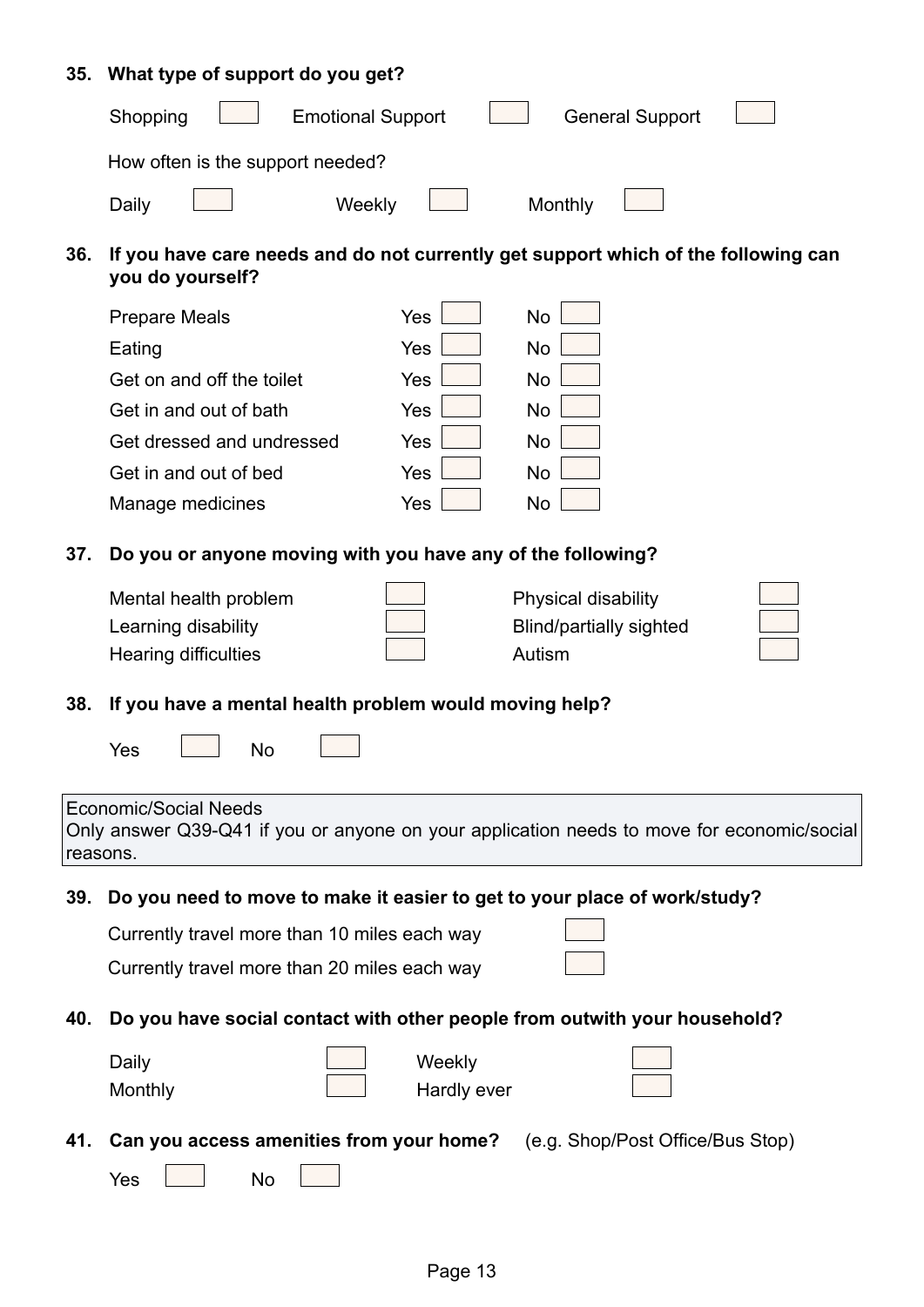#### **Health**

Only answer Q42-47 if you or anyone on your application need to move due to a health and/or disability issue.

## **42. What is the name of the person(s) in your household with a health/disability issue?**

Please list

Please describe the health/disability issue and how it makes your current property unsuitable

**43. Do you suffer from falls, dizzy spells, blackouts or fits e.g. epilepsy or a degenerative illness?** 

| - 1<br>w<br>-<br>- |  |  |  |  |
|--------------------|--|--|--|--|
|--------------------|--|--|--|--|

**44. If you have a garden can you maintain it?**

| Yes |  | No |
|-----|--|----|
|-----|--|----|

**45. If you are not in your own property, are you unable to return due to the health/ disability issue?** 

Yes No

#### **46. What would help?**

Moving to a new property Having your current property adapted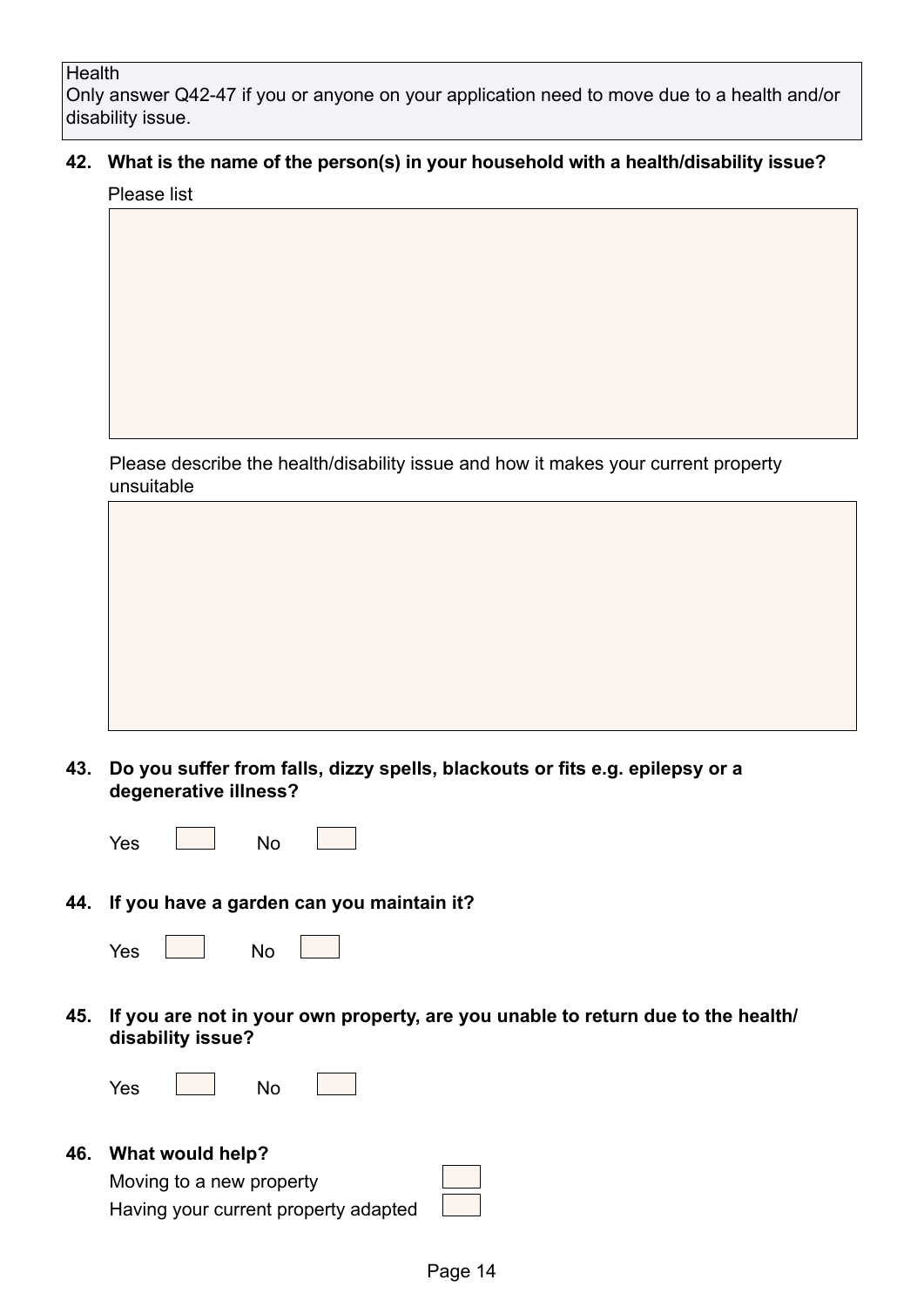## **47. Do you need adaptations or further adaptations in your current property?**

| Yes<br>No |  |
|-----------|--|
|-----------|--|

If yes, please tell us about the adaptations you need

| Mobility | Only answer Q48-52 if you or anyone on your application need to move for mobility reasons.                                                                                                                           |
|----------|----------------------------------------------------------------------------------------------------------------------------------------------------------------------------------------------------------------------|
| 48.      | Do you use any of the following walking equipment?                                                                                                                                                                   |
|          | Walking sticks $\boxed{\phantom{a}}$ Crutches $\boxed{\phantom{a}}$ Walking frame e.g. zimmer frame or trolley                                                                                                       |
| 49.      | Do you or anyone moving with you need to use a wheelchair in your property?                                                                                                                                          |
|          | Yes<br><b>No</b>                                                                                                                                                                                                     |
| 50.      | Is your current property wheelchair adapted?                                                                                                                                                                         |
|          | <b>No</b><br>Yes                                                                                                                                                                                                     |
| 51.      | Does your bathroom have the following?                                                                                                                                                                               |
|          | <b>No</b><br><b>Bath</b><br>Yes                                                                                                                                                                                      |
|          | Shower over bath<br>Yes<br>No                                                                                                                                                                                        |
|          | No<br>Yes<br>Separate shower unit<br>Wet floor shower area<br>No<br>Yes                                                                                                                                              |
| 52.      | Do you have external/internal stairs?                                                                                                                                                                                |
|          | <b>No</b><br>Yes                                                                                                                                                                                                     |
|          | If yes, how do you manage these steps?                                                                                                                                                                               |
|          | Have no problem with steps<br>Can manage only with help                                                                                                                                                              |
|          | Can manage on own but with difficulty<br>Cannot manage steps at all                                                                                                                                                  |
|          | If you have answered questions in the Health and Mobility sections (Q42-52), you need to provide an<br>O.T. report or consultant letter with your application (GP letter is not sufficient). You may receive a visit |

from the Housing Accessibility Referral Team to decide the type of property you may need.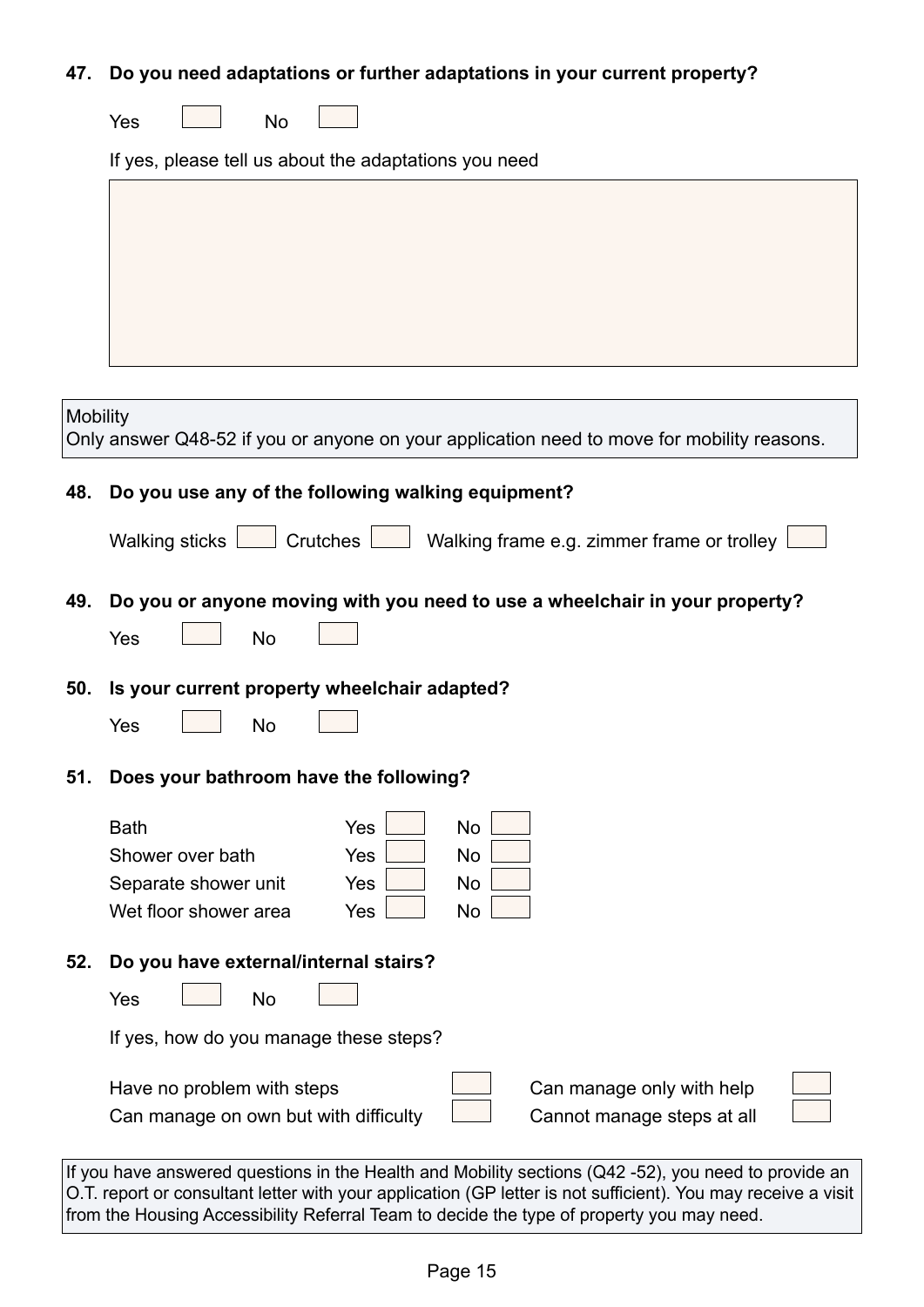Please submit your application once you have read, understood and signed the declaration. Your application will not be processed without it.

We will accept forms signed by individuals on the applicants' behalf, provided this individual has Power of Attorney and a copy of the Power of Attorney authorisation is provided.

If the applicant has signed the form and answered Q1 and would like someone to act on their behalf, we can provide details at their request about the application.

#### **Declaration**

Please read through the following statements and sign at the bottom to show you understand and agree with them.

|                                     | I/we are eligible to apply for housing with EdIndex                                                                                                                                                 |  |  |
|-------------------------------------|-----------------------------------------------------------------------------------------------------------------------------------------------------------------------------------------------------|--|--|
|                                     | Any information given by me/us to EdIndex will be made available to all landlords taking<br>part in it, now or in the future                                                                        |  |  |
|                                     | I/we will inform EdIndex of any change in my/our circumstances                                                                                                                                      |  |  |
|                                     | My/our current or previous landlord(s) can be contacted for a reference                                                                                                                             |  |  |
|                                     | My/our doctor, hospital consultant, health visitor, social worker, Police or any other<br>relevant person can be contacted if more information is needed for my/our housing<br>application          |  |  |
|                                     | All information given by me/us to EdIndex is true. If I/we supply any false information or<br>keep back any information my/our application may be cancelled                                         |  |  |
|                                     | I/we have answered question 28 (about staff connections)                                                                                                                                            |  |  |
|                                     | If I/we are given a tenancy because I/we have supplied false information or I/we have<br>kept back information, I/we could lose the tenancy                                                         |  |  |
|                                     | I/we will ensure that the Annual Review is returned timeously if I/we wish to remain on<br>the register, I/we are aware that non-response will result in the cancellation of my/our<br>application. |  |  |
| <b>Signature of applicant</b>       |                                                                                                                                                                                                     |  |  |
|                                     |                                                                                                                                                                                                     |  |  |
| <b>Date</b>                         |                                                                                                                                                                                                     |  |  |
|                                     |                                                                                                                                                                                                     |  |  |
| <b>Signature of joint applicant</b> |                                                                                                                                                                                                     |  |  |
|                                     |                                                                                                                                                                                                     |  |  |
| <b>Date</b>                         |                                                                                                                                                                                                     |  |  |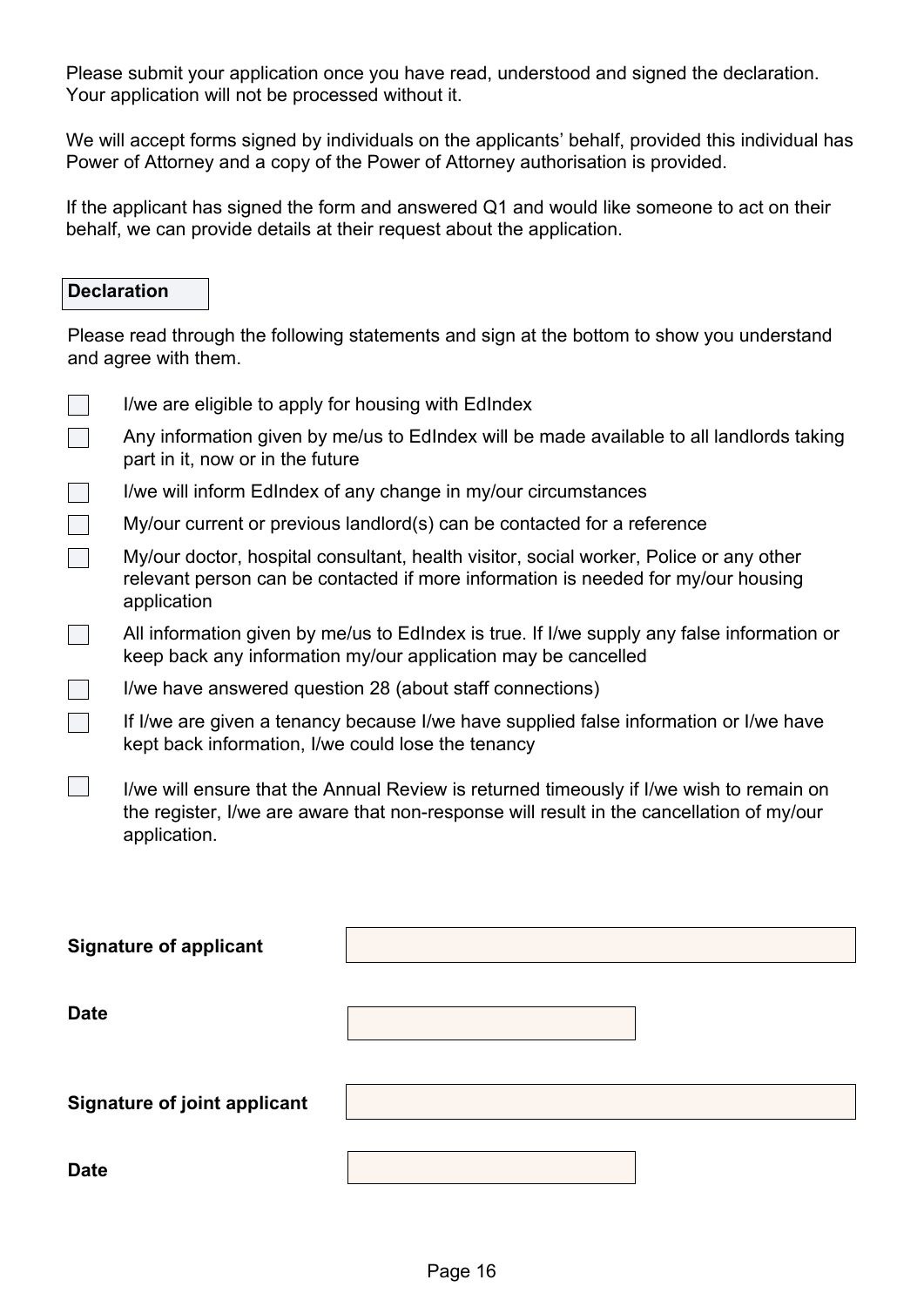## **Checklist**

Please use the checklist below to ensure you have completed all the relevant parts of the application form. This will prevent any delay in your form being processed.

| Have you read, understood and signed the declaration on page 16       |                                                                                      |  |
|-----------------------------------------------------------------------|--------------------------------------------------------------------------------------|--|
| Where relevant have you supplied a copy of the evidence required for: |                                                                                      |  |
|                                                                       | Q5 – evidence of service in the UK Regular Armed Forces.                             |  |
|                                                                       | Q13 – evidence that you have to leave your current property                          |  |
|                                                                       | Q16 – evidence that your property has been assessed as 'below tolerable<br>standard' |  |
|                                                                       | Q17 - Environmental Health assessment                                                |  |
|                                                                       | Q24 - Evidence you are a registered Foster/Kinship carer.                            |  |

#### **Suggestions and Complaints**

If you would like to make a suggestion or complaint about the way your EdIndex application form has been handled, please contact any of the EdIndex partners listed on pages 19 and 20.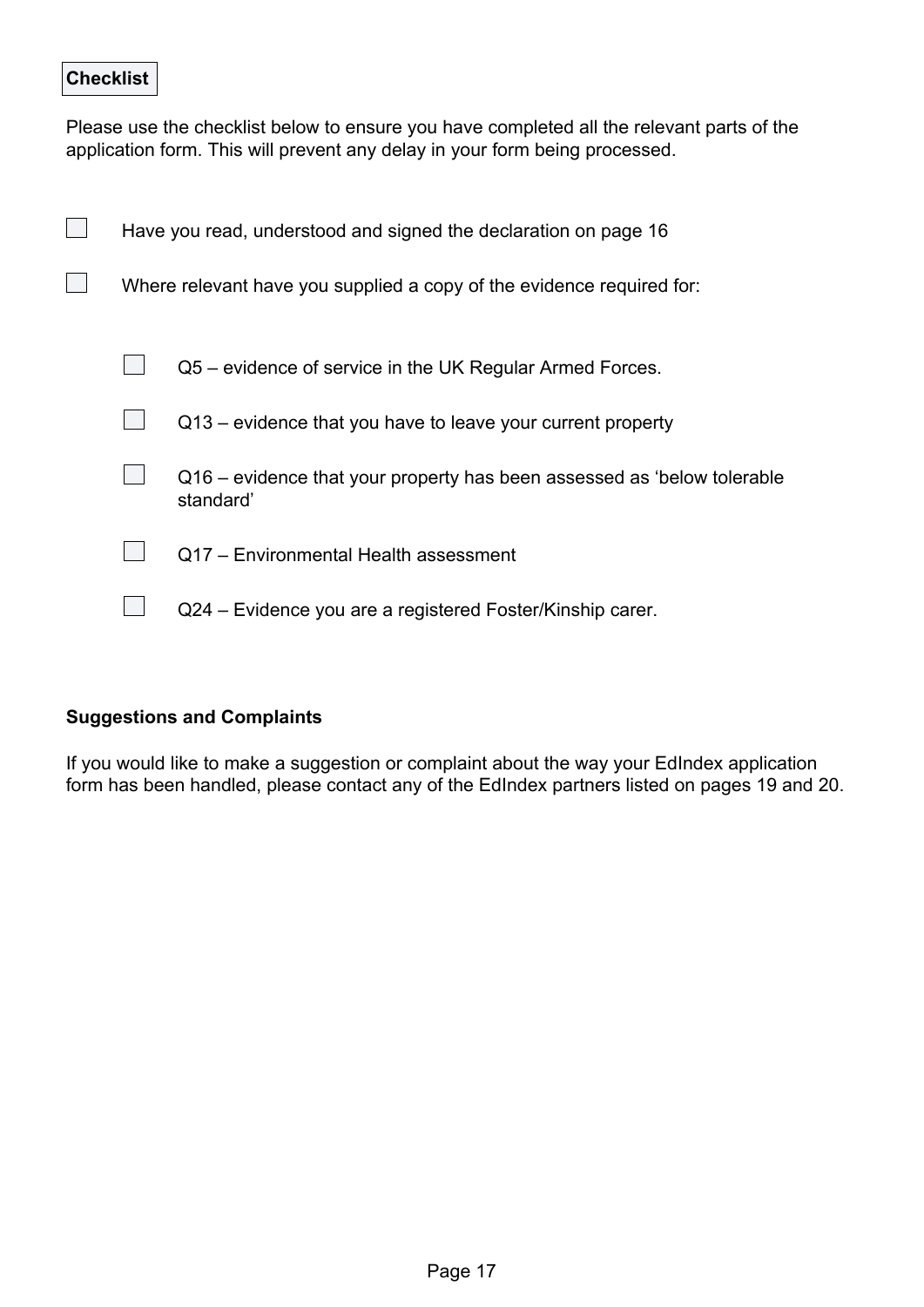#### **What do I do when I have completed my application form?**

You can send your application to the EdIndex team or hand it in to any of the Council Offices listed on page 20.

#### **How will I know when I am registered?**

We will send you an acknowledgement letter with your EdIndex reference number. We aim to process applications within 5 working days from the date we receive them. If you have provided an email address, we will send confirmation of your EdIndex number to this address.

#### **If your circumstances change**

If, for example, you move to another address, you have a baby, etc, you must inform the EdIndex Team so that your details can be updated.

Email – edindex@edinburgh.gov.uk

Telephone – 0131 529 5080

Address – EdIndex Team, Level C:3, Waverley Court, 4 East Market Street, Edinburgh, EH8 8BG

#### **Cancelling your application form**

If you want to cancel your application, please confirm in writing/by email to the EdIndex Team (details are listed above).

#### **Annual review**

We will write to you every year to confirm if you still wish to remain registered with EdIndex. If you do not respond to the letter, your application will be cancelled from the register.

#### **Suspending applicants from rehousing**

We may refuse to consider you for housing in certain circumstances. This includes:

Anti social behaviour Eviction for crimes such as drug dealing Violence towards staff

Rent arrears and unpaid rechargeable repairs

Damage to property

If you are suspended you will be informed in writing. You will have the right to appeal against this suspension in writing. Your suspension will be reviewed on a regular basis. You may contact any of the EdIndex partners for advice on suspensions. Details of your suspension will be shared between all EdIndex partners.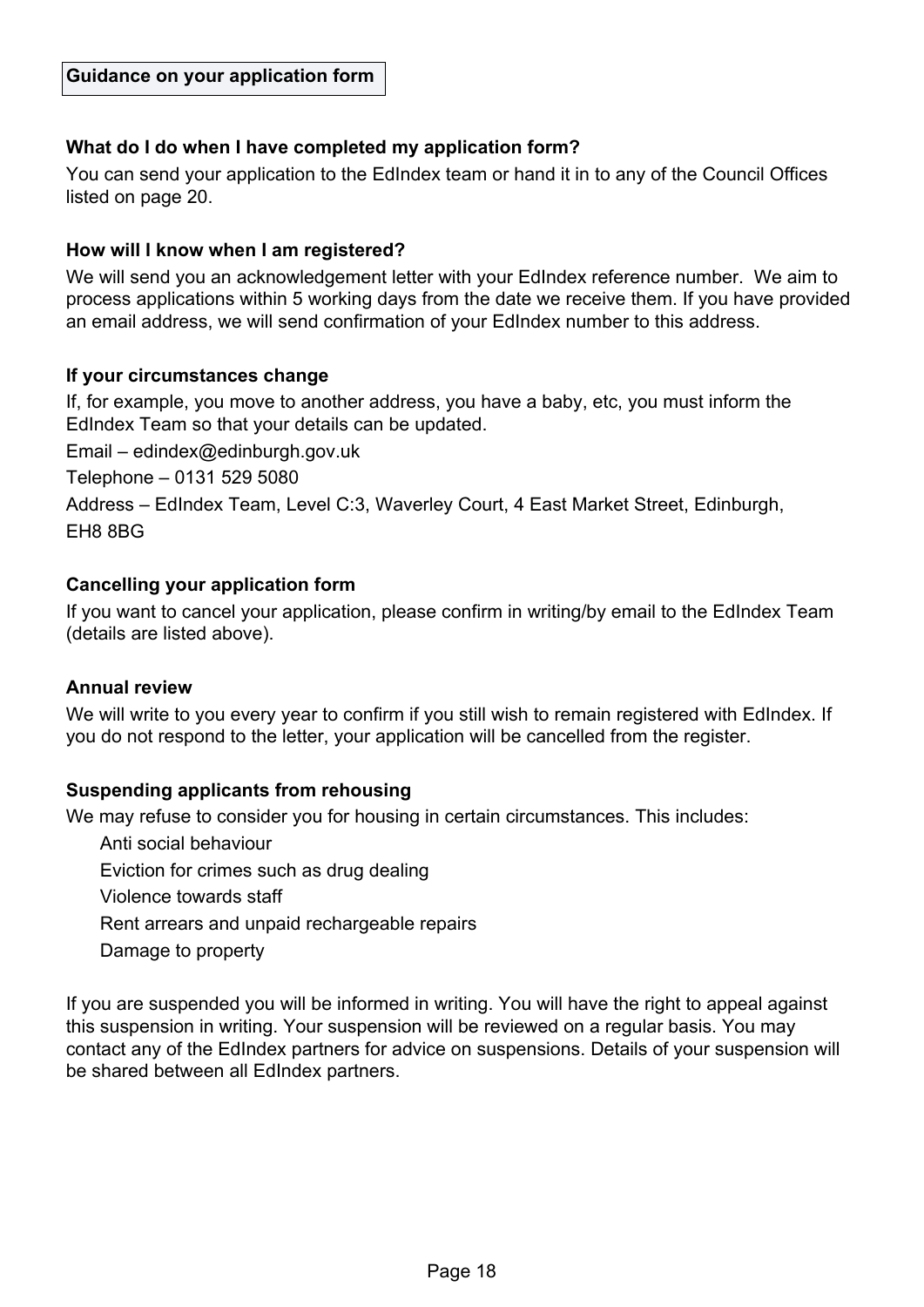#### **EdIndex Team**

Waverley Court, Level C.3 4 East Market Street EDINBURGH, EH8 8BG Tel 0131 529 5080 edindex@edinburgh.gov.uk www.edindexhousing.co.uk

#### **EdIndex Partner Landlords**

#### **Ark: People, Housing, Care**

The Priory, Canaan Lane EDINBURGH, EH10 4SG Tel 0131 447 9027 Fax 0131 478 8173 www.arkha.org.uk

#### **Blackwood Homes**

160 Dundee Street EDINBURGH, EH11 1DQ Tel 0131 317 7227 Fax 0131 317 7294 info@mbha.org.uk www.mbha.org.uk

#### **Cairn Housing Association**

Murdostoun House, 5 Linnet Way Strathclyde Business Park Bellshill, ML4 3RA Free from landlines 0800 990 3405 Local rate from mobiles 0300 456 1245 www.cairnha.com

#### **Places for People (Scotland)**

1 Hay Avenue EDINBURGH, EH16 4RW Tel 0131 657 0600 Fax 0131 657 0700 PFPSCustomer@placesforpeople.co.uk www.placesforpeople.co.uk

#### **Dunedin Canmore Housing**

8 New Mart Road EDINBURGH, EH14 1RL Tel 0131 478 8888 Fax 0131 624 5766 homeoptions@dunedincanmore.org.uk www.dunedincanmore.org.uk

## **Hanover (Scotland) Housing Association Ltd**

95 McDonald Road EDINBURGH, EH7 4NS Tel 0800 111 4646 Fax 0131 557 1280 eastinfo@hanover.scot www.hanover.scot

## **Hillcrest Homes**

160 Dundee Street EDINBURGH, EH11 1DQ Tel 0131 558 8555 Fax 0131 558 9888 edinburgh@hillcresthomes.org.uk www.hillcrest.org.uk

## **Home Scotland**

20 Harvest Road, Newbridge EDINBURGH, EH28 8LW Tel 0131 335 6810 Fax 0131 336 5004 www.homeinscotland.org.uk

## **Link Housing Association Ltd**

Watling House, Callendar Business Park FALKIRK, FK1 1XR Tel 0345 140 0100 Fax 01324 417 184 CSC@linkhaltd.co.uk www.linkhousing.co.uk

## **Lister Housing Co-operative Ltd**

36 Lauriston Place EDINBURGH, EH3 9EZ Tel 0131 229 6176 Fax 0131 228 3904 info@lister.coop

## **Manor Estates Housing Association**

11 Washington Lane EDINBURGH, EH11 2HA Tel 0800 093 8823 www.manorestates.org.uk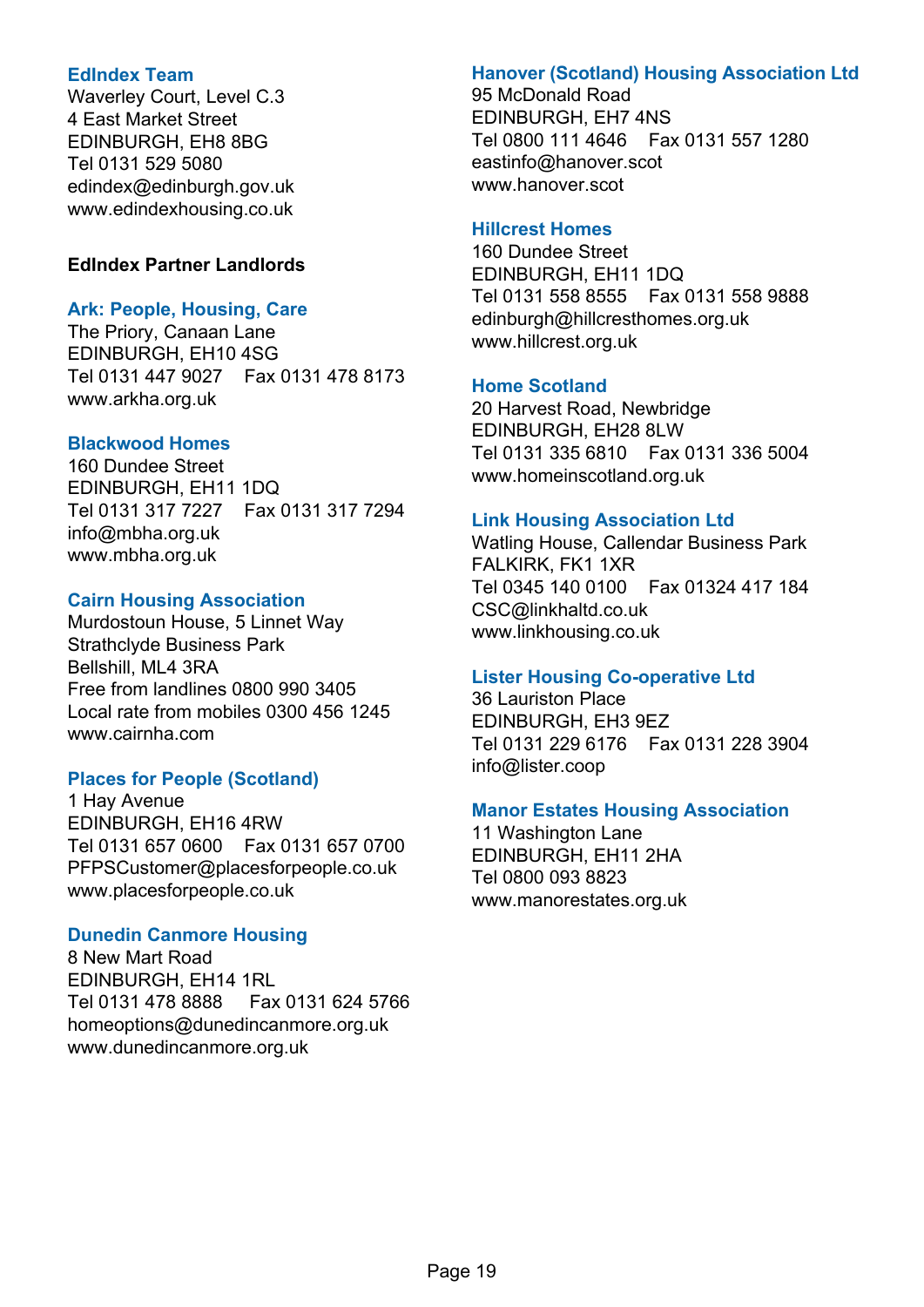#### **Muirhouse Housing Association**

11 Muirhouse Medway EDINBURGH, EH4 4RW Tel 0131 336 5282 Fax 0131 336 5182 www.muirhouseha.org.uk

#### **Port of Leith Housing Association Ltd**

108 Constitution Street EDINBURGH, EH6 6AZ Tel 0131 554 0403 Fax 0131 555 1504 www.polha.co.uk

#### **Prospect Community Housing**

6 Westburn Avenue, Wester Hailes EDINBURGH, EH14 2TH Tel 0131 458 5480 Fax 0131 453 2868 enquiries@prospectch.org.uk www.prospectch.org.uk

#### **Trust Housing Association Ltd**

12 New Mart Road EDINBURGH, EH14 1RL Tel 0131 444 1200 Fax 0131 444 4949 www.trustha.org.uk

#### **Viewpoint**

4 South Oswald Road EDINBURGH, EH9 2HG Tel 0131 668 4247 Fax 0131 662 0700 admin@viewpoint.org.uk www.viewpoint.org.uk

#### **West Granton Housing Co-operative Ltd**

26 Granton Mill Crescent EDINBURGH, EH4 4UT Tel 0131 551 5035 Fax 0131 551 7235 mail@westgrantonhc.co.uk

#### **Council Offices**

## **The City of Edinburgh Council**

Waverley Court 4 East Market Street EDINBURGH, EH8 8BG Tel 0131 200 2000

## **Customer Hub**

249 High Street EDINBURGH, EH11 1YJ 0131 529 7061

## **North East Locality Office**

101 Niddrie Mains Road EDINBURGH, EH16 4DS 0131 529 3111

#### **Leith Library**

28-30 Ferry Road EDINBURGH, EH6 4AE 0131 529 6170

#### **North West Locality Office**

8 West Pilton Gardens EDINBURGH, EH4 4DP 0131 529 5050

#### **The Drumbrae Library Hub**

81 Drum Brae Drive EDINBURGH, EH4 7FE 0131 529 7440

## **South East Locality Office**

40 Captain's Road EDINBURGH, EH17 8QF 0131 529 5151

#### **South West Locality Office**

10 Westside Plaza EDINBURGH, EH14 2ST 0131 527 3800

#### **Council Satellite Offices**

#### **Kirkliston Library**

16 Station Road KIRKLISTON, EH29 9BE Tel 0131 529 6920

#### **South Queensferry**

53 High Street SOUTH QUEENSFERRY, EH30 9HP Tel 0131 331 1590